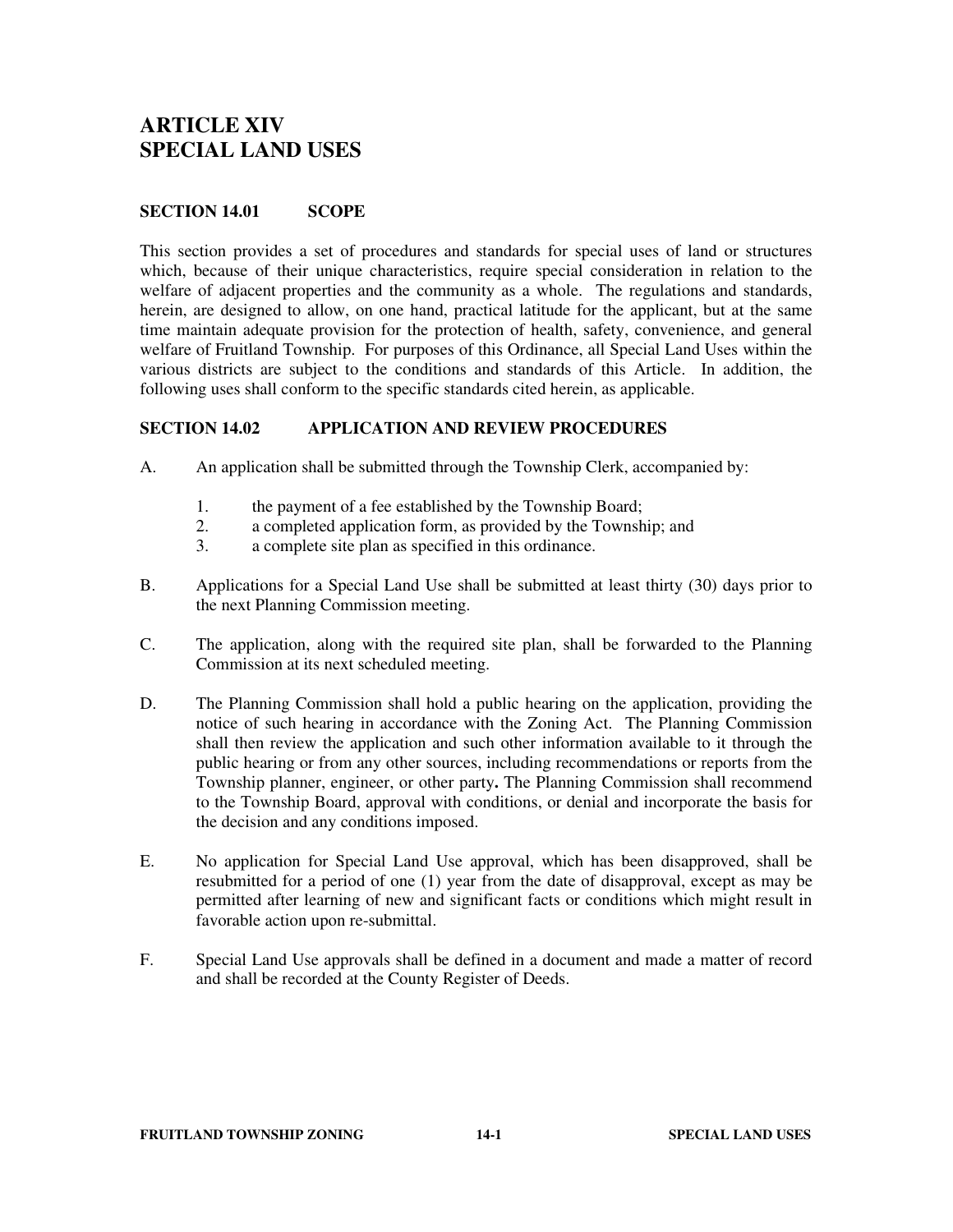- G. A Special Land Use approved pursuant to this Article shall be valid for one (1) year from the date of approval. Each development shall be under construction within one (1) year after the date of approval of the Special Land Use, except as noted below:
	- 1. The Planning Commission may grant one (1) six (6) month extension of such time period, provided the applicant requests the extension prior to the date of the expiration of the Special Land Use approval.
	- 2. The extension shall be approved if the applicant presents reasonable evidence to the effect that said development has encountered unforeseen difficulties beyond the control of the applicant, and the project will proceed within the extension period.
	- 3. If neither of the above provisions is fulfilled or the six (6) month extension has expired prior to construction, the Special Land Use approval shall be null and void.
- H. The Township Board shall have the authority to revoke any Special Land Use approval after it has been shown that the holder of the approval has failed to comply with any applicable requirements of this Chapter, other applicable sections of this Ordinance, or conditions of the Special Land Use approval. Prior to any action, the Planning Commission shall conduct a public hearing following the notification procedures for the original approval and shall make a recommendation to the Township Board.

# **SECTION 14.03 GENERAL STANDARDS**

In addition to the standards established for specific uses herein, an application for a Special Land Use shall be reviewed for compliance with the review standards for approval of site plans, and conditions, as authorized in the Site Plan Review requirements of this ordinance may be placed upon a Special Land Use.

- A. Each application shall be reviewed for the purpose of determining that the proposed Special Land Use meets the following standards and, in addition, that each use of the proposed site will:
	- 1. be designed, constructed, operated and maintained so as to be harmonious and appropriate in appearance, with the existing or intended character of the general vicinity and that such a use will not change the essential character of the area in which it is proposed;
	- 2. be served adequately by essential public facilities and services such as highway, streets, police, fire protection, drainage structures, refuse disposal, water and sewage facilities;
	- 3. not create excessive additional requirements at public cost for public facilities and services; and
	- 4. not involve uses, activities, processes, materials, and equipment or conditions of operation that will be detrimental to any persons, property, or the general welfare by reason of excessive production of traffic, noise, smoke, glare, or odors.
	- 5. have adequate parking spaces meeting at least the minimum parking requirements elsewhere in this Ordinance.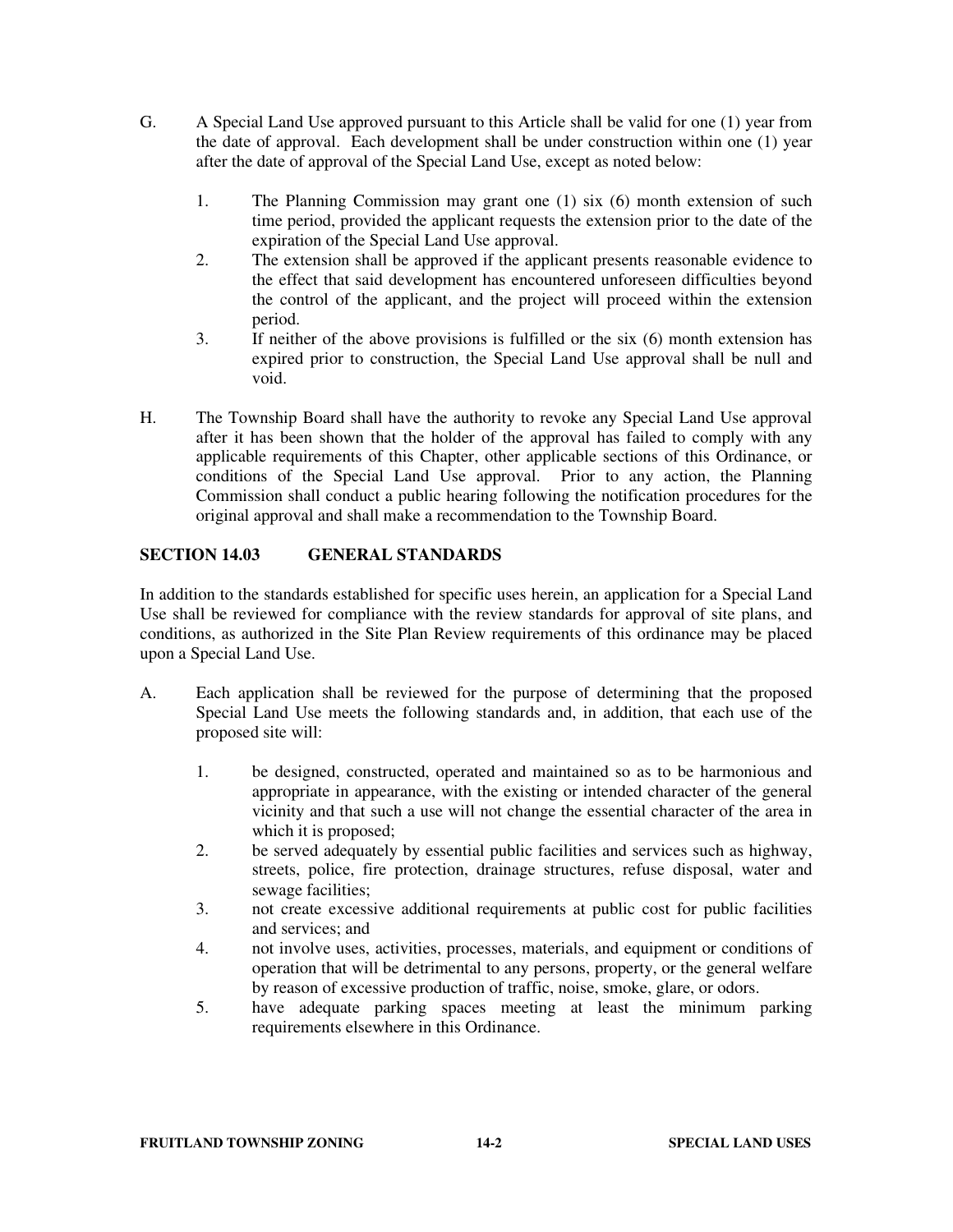- B. The Special Land Use approval may stipulate such additional conditions and safeguards deemed necessary to accomplish the following purposes. Failure to comply with such conditions may result in the revocation of the Special Land Use approval, pursuant to the requirements of this ordinance. Conditions imposed shall be those necessary to:
	- 1. meet the intent and purpose of the Zoning Ordinance,
	- 2. relate to the standards established in the Ordinance for the land use or activity under consideration,
	- 3. ensure compliance with those standards,<br>4. protect the general welfare.
	- protect the general welfare,
	- 5. protect individual property rights, and
	- 6. ensure that the intent and objectives of this Ordinance will be observed.

## **SECTION 14.04 SPECIAL LAND USE SPECIFIC REQUIREMENTS**

The general standards and requirements of this ordinance are basic to all Special Land Uses. The specific and detailed requirements set forth in the following Section relate to particular uses and are requirements, which must be met by those uses in addition to the foregoing general standards, and requirements.

- A. Adult Uses
	- 1. In the development and execution of this subsection, it is recognized that there are some uses which, because of their very nature, have serious objectionable operational characteristics, particularly when several are concentrated in certain areas, or when located in proximity to a Residential District, thereby having a detrimental effect upon the adjacent areas. Special regulation of these uses is necessary to ensure that these adverse effects will not contribute to the blighting or downgrading of the surrounding neighborhood. These controls of this subsection are for the purpose of preventing a concentration of these uses within any one area, or to prevent deterioration or blighting of a nearby residential or other neighborhood. These controls do not legitimize activities, which are prohibited in other Sections of the Zoning Ordinance.
	- 2. Adult uses shall comply with the following requirements:
		- a. The use shall not be located within a 250-foot radius of any Residential District.
		- b. All massage clinics are subject to inspection from time to time by the Township and shall be required to file reports as may be required by the Township, at least annually, as to the names and qualifications of each person who administers massage under the authority or supervision of the massage establishment.
		- c. Establishments where uses subject to the control of this subsection are located shall not be expanded in any manner without first applying for and receiving the approval, as provided herein.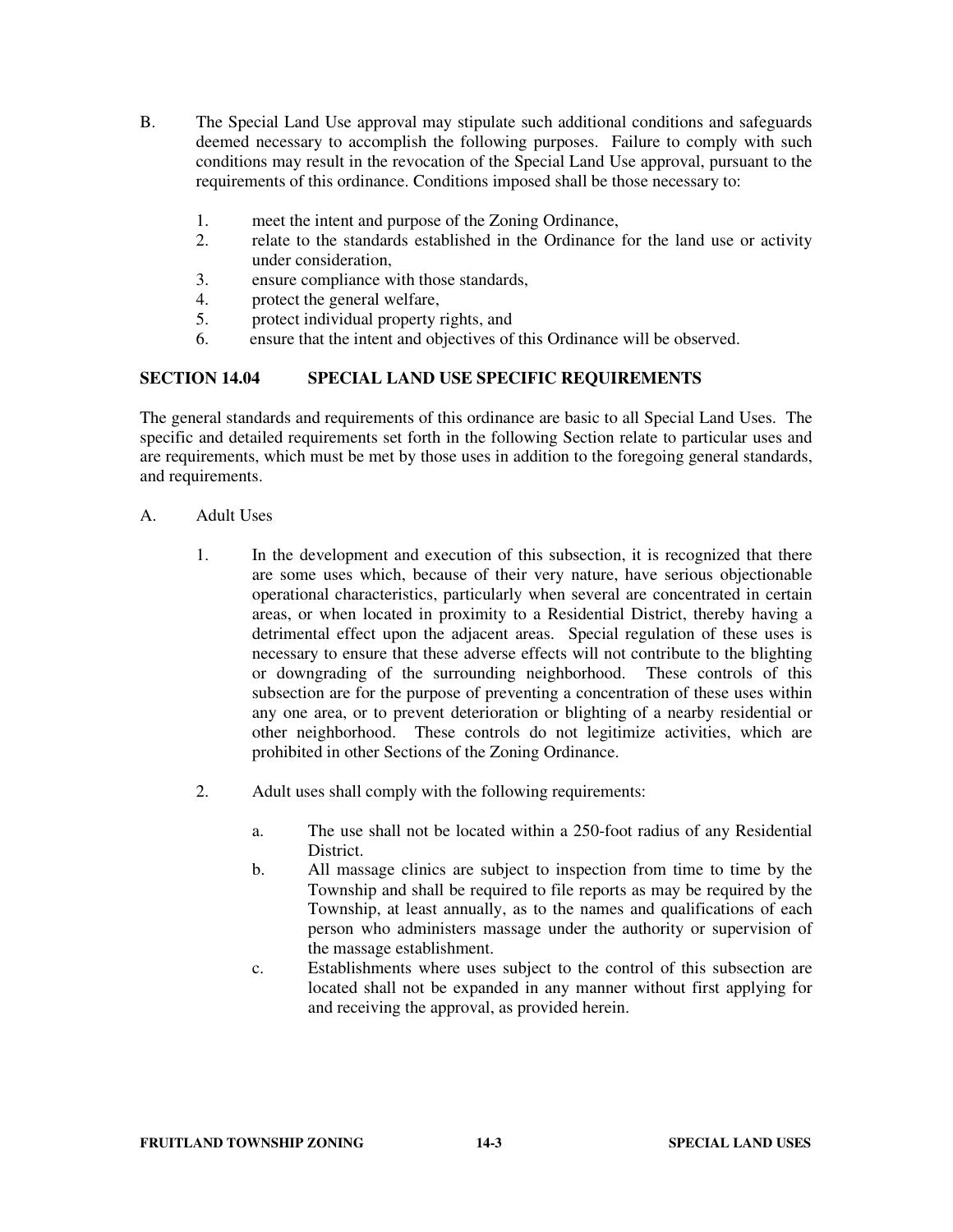- B. Banks, dry cleaners, pharmacies and similar personal services with drive-through service.
	- 1. Sufficient stacking capacity for the drive-through portion of the operation shall be provided to ensure that traffic does not extend into the public right-of-way. A minimum of four (4) stacking spaces for each outdoor drive-up service location, whether personal or automatic, shall be provided.
- C. Bed and breakfast establishments.
	- 1. The establishment shall be serviced by approved water and waste treatment services.
	- 2. The establishment shall be located on property with direct access to a paved public road.
	- 3. Such uses shall only be established in a single-family dwelling.
	- 4. Parking shall be located to minimize negative impacts on adjacent properties and not in required front yard.
	- 5. The lot on which the establishment is located shall meet the minimum lot size requirements of the zone district.
	- 6. The total number of guest rooms in the establishment shall not exceed five (5).
	- 7. Exterior refuse storage facilities beyond what might normally be expected for a single-family dwelling shall be screened from view on all sides by a six (6) foot solid, decorative fence to wall.
	- 8. One (1) sign shall be allowed for identification purposes. Such sign shall not exceed sixteen (16) square feet in area, and may not exceed four (4) feet in height. If illuminated, such illumination shall only be of an indirect nature; internally lighted signs are not permitted. Such sign shall be set back at least one-half (1/2) of the front yard setback area of zoning district in which the use is located and shall be located at least fifteen (15) feet from any side or rear lot line.
	- 9. The establishment shall contain the principal residence of the operator.
	- 10. Accessory retail or service uses to a bed-and-breakfast establishment shall be prohibited, including but not limited to gift shops, antique shops, restaurants, bakeries, and other similar uses.
	- 11. Breakfast may be served only to the operator's family, employees, and overnight guests.
	- 12. A guest of such an establishment shall be a person who rents a room therein for fewer than thirty (30) consecutive days.
- D. Blueberry farming.

The site plan shall show the following on an appropriately sized scaled drawing:

- 1. North arrow.
- 2. Location sketch.
- 3. Legal description with the liber and page of the deed.
- 4. Boundary lines of the parcel with bearings and distances.
- 5. Area of the parcel (acres or square footage).
- 6. General topographical features (area of woodlands, fields, existing crops, wetlands, roadways or trails, easements).
- 7. Location of all buildings and improvements on the site.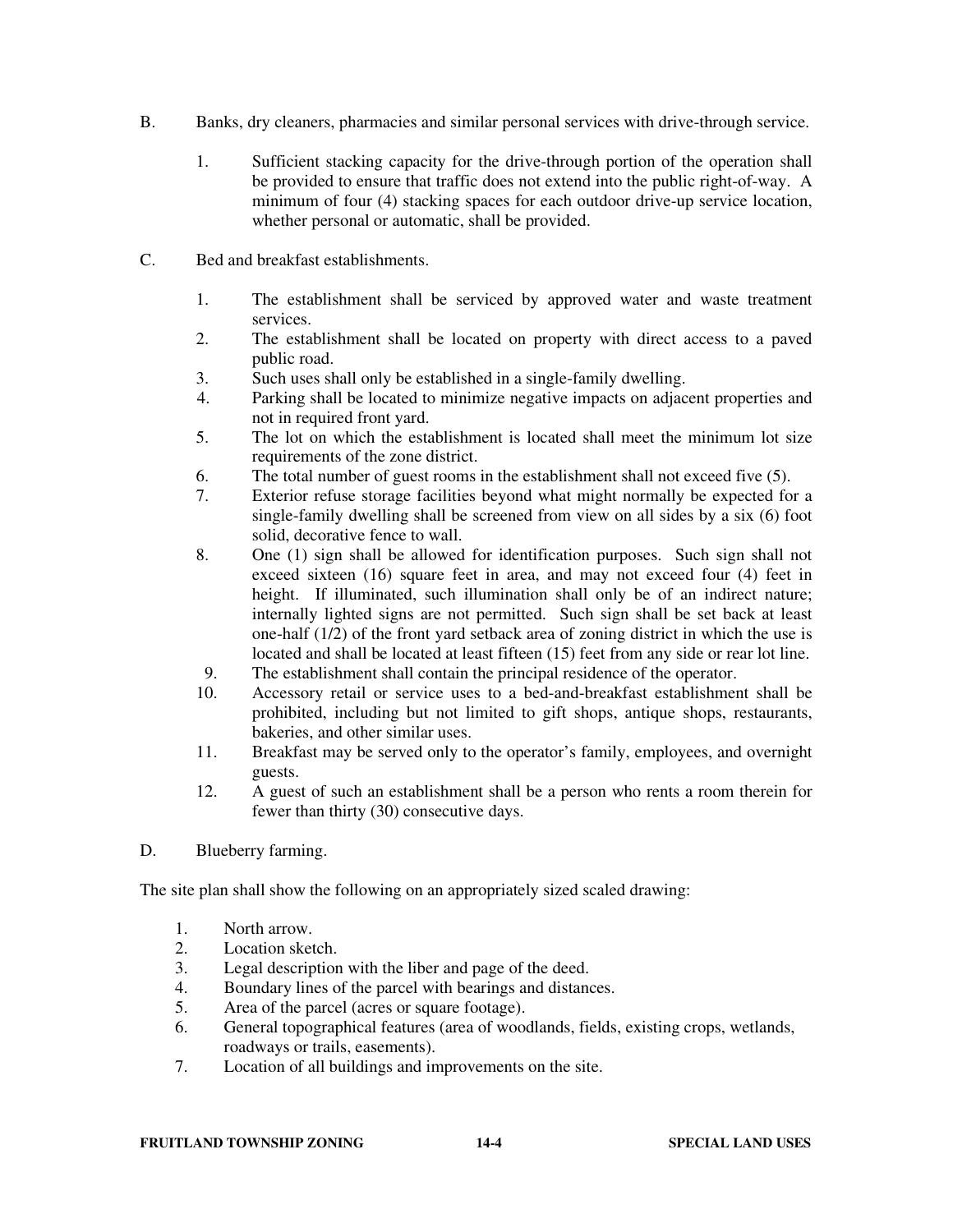- 8. Location of all buildings and driveways, roadways and public easements within 200' of the parcel boundary.
- 9. 5' contours if the site has more than 10' of elevation in 600'.
- 10. Proposed locations of all crops, lanes, buildings and any other proposed improvements.
- 11. Location of ground water and drainage patterns.
- 12. Screening buffers and accessory building setbacks shall be required at appropriate locations as determined by the Planning Commission.
- 13. Accessory buildings must comply with the sizes and heights of the Accessory Buildings and Uses ordinance.
- E. Cemeteries.
	- 1. Minimum lot area of 10 acres and so designed to provide ingress/egress directly onto or from a public paved street.
	- 2. Location of proposed service roads, entrances, driveways shall be so designed in relationship to the public street that pedestrian and vehicular traffic safety is encouraged.
	- 3. No building shall be closer than fifty (50) feet from any property line.
	- 4. The provisions of PA 368 of 1978 that require local health department review are to be followed.
	- 5. Perimeter fencing of at least four (4) feet shall be required.
- F. Cervidae Facilities
	- 1. Cervidae facilities must have a minimum parcel size of 10 acres.
	- 2. The minimum fenced area must be no less than 2 acres.
	- 3. There must be a 10-foot setback from all property lines for all structures including fences.
- G. Churches, schools, auditoriums, gymnasiums, community centers and other areas of assembly.
	- 1. Minimum lot area shall be twenty (20) acres.
	- 2. Lot area shall be sufficient to accommodate current size and probable growth.
	- 3. All buildings and structures shall be at least one hundred (100) feet setback from any Residential property line.
	- 4. The site shall front upon a public paved street. All ingress/egress shall be from said thoroughfare.
	- 5. Parking areas shall have a side and rear setback of fifteen (15) feet. Parking area in the required front yard shall be limited to required minimum handicap parking spaces, not to exceed one row.
- H. Commercial recreation, including mini-golf, driving ranges, bowling lanes, theaters, indoor skating rinks, billiard parlors or similar uses.
	- 1. Lighting for parking areas or outdoor activity areas shall be shielded to prevent light from spilling onto any Residential District or use.
	- 2. Main buildings shall be set back a minimum of one -hundred (100) feet from any Residential District or use.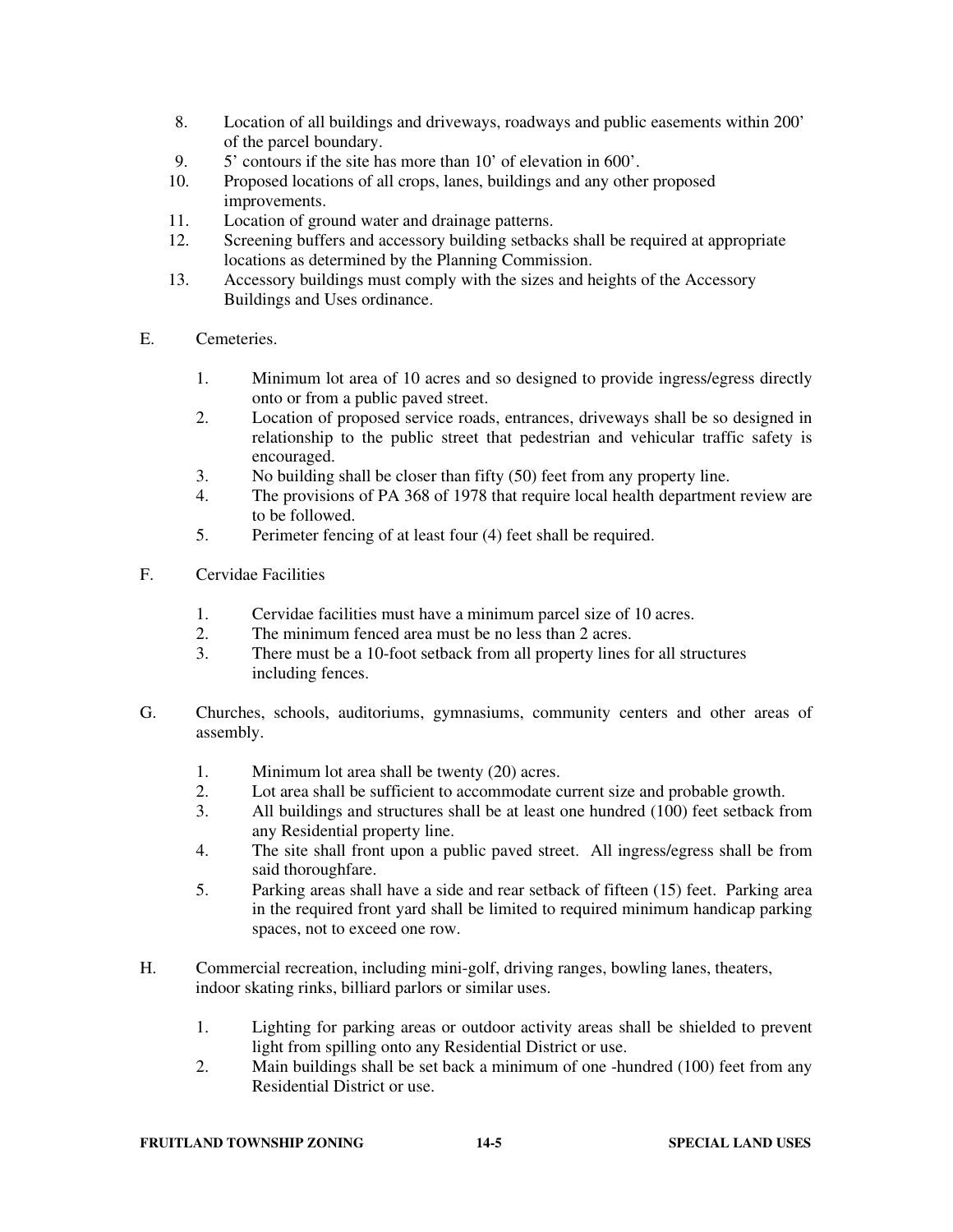- 3. Access driveways shall be located no less than one hundred (100) feet from the nearest part of the intersection of any street or any other driveway.
- I. Commercial storage warehouses.
	- 1. Minimum lot area shall be two (2) acres.
	- 2. A residence may be permitted on the premises for security personnel or on-site operator. The residence shall conform to the minimum requirements for a singlefamily dwelling in the LDR District.
	- 3. One (1) parking space shall be provided for each ten (10) storage cubicles, equally distributed throughout the storage area. The parking requirements may be met with the parking lanes required for the storage area.
	- 4. Two (2) parking spaces shall also be required for the residence of security personnel or on-site operator employed on the premises.
	- 5. One (1) parking space shall also be required for every twenty (20) storage cubicles, up to a maximum of ten (10) spaces, to be located adjacent the rental office, for the use of customers.
	- 6. Parking lanes and access aisles adjacent to the individual storage facilities shall be required. The parking lanes may be eliminated when the access aisle does not serve storage cubicles.
	- 7. All driveways, parking, loading, storage, and vehicular circulation areas shall be paved.
- J. Funeral homes and mortuary establishments.
	- 1. Minimum lot area shall be two (2) acres with a minimum width of one hundred and fifty (150) feet.
	- 2. A well designed and landscaped off-street vehicle assembly area shall be provided to be used in support of funeral procession activity. This area shall not obstruct internal circulation within the required off-street parking area or its related maneuvering space.
	- 3. A caretaker's residence may be provided within the principal building.
	- 4. The proposed site shall front upon a paved state trunk line, County primary, or County local street. All ingress and egress shall be from said thoroughfare.
- K. Golf courses.
	- 1. Minimum lot size of forty (40) acres for each nine (9) hole regulation golf course, or twenty (20) acres for each nine (9) hole Par 3 style golf course.
	- 2. All public access shall be directly to and from a paved public road.
	- 3. All buildings, structures, tees, greens, fairways and other operations shall be located at least one hundred (100) feet from any property line abutting property located in a Residential District, except that pedestrian and cart paths shall be located at least fifty (50) feet from such property lines. Such items shall also be arranged in such a way as to minimize or avoid significant impact on surrounding property and development, including, but not limited to noise, lighting, golf balls and other golfing related activities. Berms, landscaping or other buffers may be required for this purpose.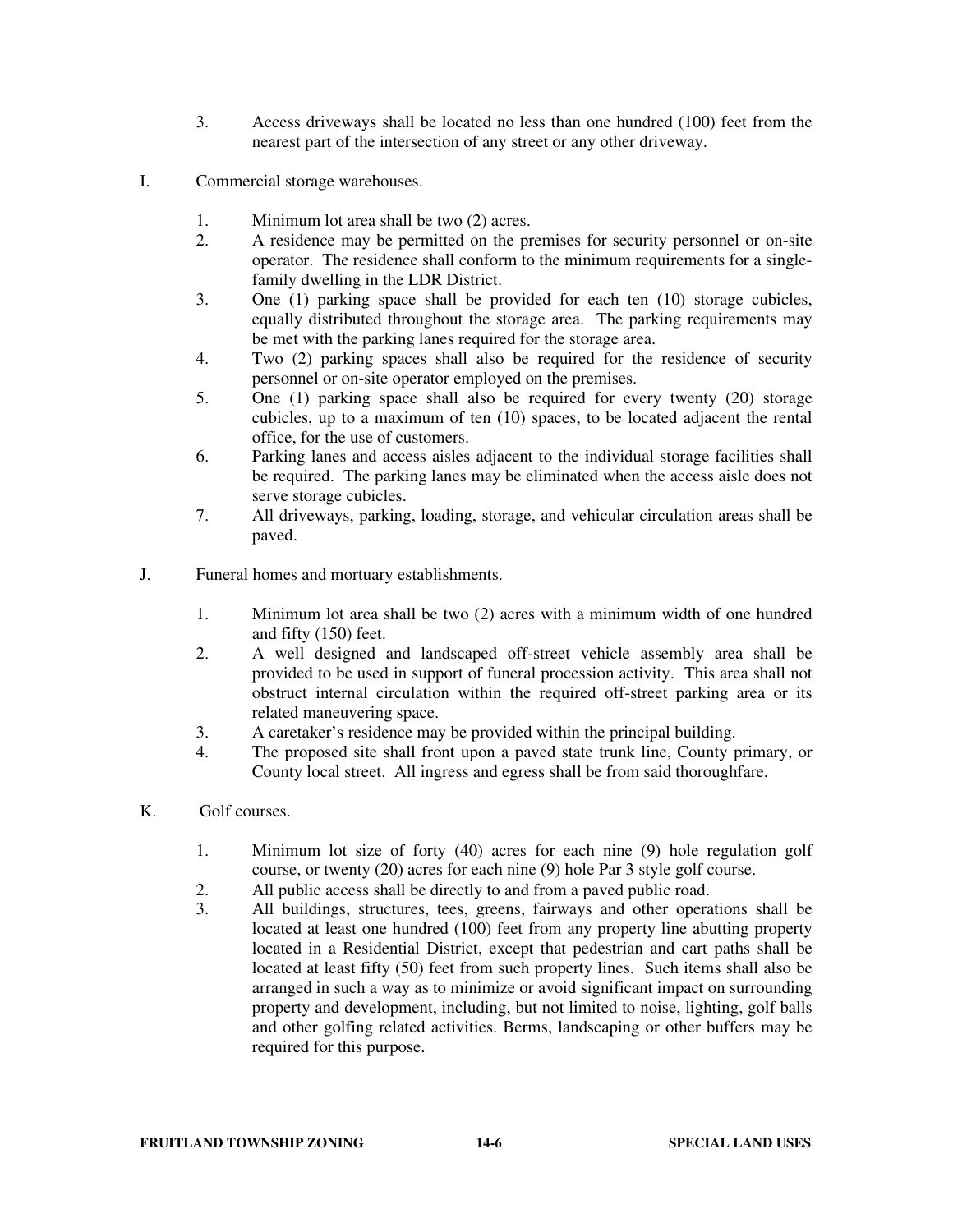- 4. All off street parking areas shall be located at least fifty (50) feet from any property line abutting property located in a Residential District and shall be arranged so as to provide for the safety of pedestrians and ease of maneuverability of all vehicles.
- 5. A driving range may be included as an accessory use subject to the following requirements:
	- a. The range must include at least eight hundred (800) feet of depth and sufficient width to provide a clear landing area for golf balls for the driving range tee area. Sufficient width shall mean not less than two hundred (200) feet on either side of the tee area. The use of fencing or netting may also be required but shall not be a substitute for the required minimum area.
	- b. Lighting shall not result in off site glare or unnecessary spillage or intrusion to adjoining property. The applicant shall provide a comprehensive lighting plan for the golf course and driving range with the site plan, including specific details of the off-site impact of the proposed lighting.
	- c. The hours of operation shall start no earlier than thirty (30) minutes after sunrise and no later than 10:00 p.m.
	- d. The driving range shall not include separate public facilities for vehicle access, circulation or parking. Such amenities shall be combined with the primary vehicle access, circulation and parking facilities for the golf course.
- 6. A pro shop and restaurant may be included as an accessory use but neither shall have separate public facilities for vehicle access, circulation and parking. Such amenities shall be combined with the primary vehicle access, circulation and parking facilities for the golf course.
- L. Greenhouses and nurseries.
	- 1. A residence may also be located on the same property as the greenhouses and nurseries.
	- 2. Greenhouses or other structures accessory to the greenhouse or nursery operation shall be located no nearer than 150 feet to any property line.
	- 3. Minimum lot area shall be 15 acres.
	- 4. Structures and impervious surfaces shall not exceed 5 percent of lot area.
	- 5. There shall be no more than two signs having a total size of not more than 32 square feet.
	- 6. Minimum street frontage shall be 800 feet.
	- 7. Hours of operation shall be between 7:00 a.m. and 8:00 p.m.

Parking in accordance with Open Air Businesses must be provided having a surface of 6" of crushed concrete or other comparable material required for gravel streets. In all other ways, parking areas shall meet the township requirements as provided in the parking and loading section of this ordinance.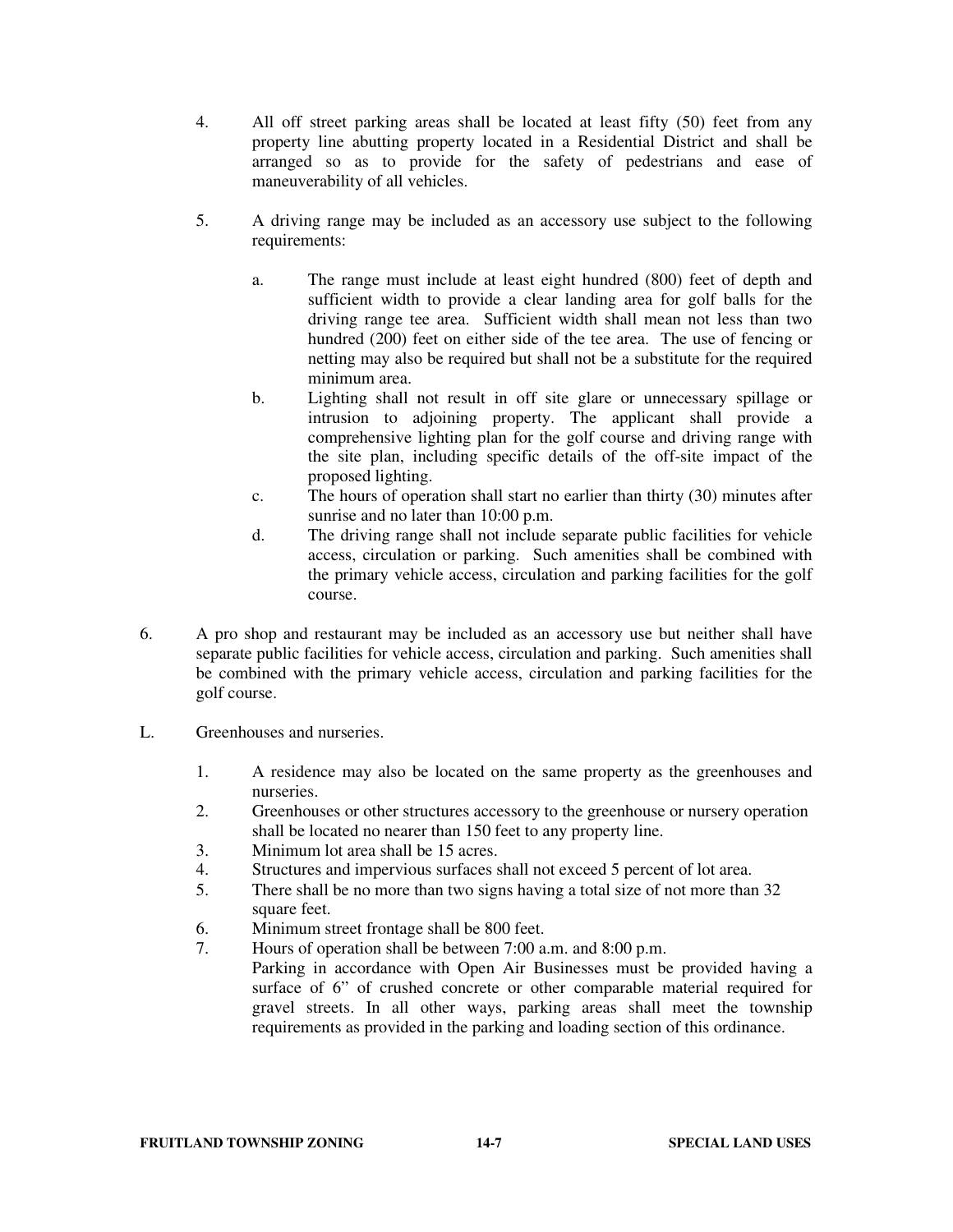- M. Group and commercial child care homes and facilities.
	- 1. A group child care home shall not be located within fifteen hundred (1500) feet to any of the following:
		- a. Another licensed group child care home.
		- b. An adult foster care small group home or large group home licensed under the adult foster care facility licensing act, 1979 PA 218, MCL 400.701 to 400.737.
		- c. A facility offering substance abuse treatment and rehabilitation services to seven or more people licensed under article 6 of the public health code, 1978 PA 368, MCL 333.6101 to 333.6523.
		- d. A community correction center, resident home, halfway house, or other similar facility which houses an inmate population under the jurisdiction of the department of corrections.
	- 2. All outdoor play areas shall be enclosed by a non-climbable fence that is at least forty-eight (48") inches high.
	- 3. Maintains the property consistent with the visible characteristics of the neighborhood.
	- 4. Does not exceed sixteen (16) hours of operation during a twenty-four (24) hour period. The local unit of government may limit but not prohibit the operation of a group child care home between the hours of 10 pm and 6 am.
	- 5. One (1) identification sign shall be permitted, not exceeding two (2) square feet in area, non-illuminated, and mounted flat against the wall of the dwelling.
	- 6. One (1) off-street parking space shall be provided for each non-family employee of the group day care home in addition to the parking normally required for the residence. A driveway may be used to fulfill this requirement

| <b>Institutional</b>      |                                                                          |
|---------------------------|--------------------------------------------------------------------------|
|                           | Group and commercial day $\vert$ One (1) space for each four (4) clients |
| care homes and group care |                                                                          |
| facilities                |                                                                          |

- 7. The applicant shall provide evidence of the ability to comply with all applicable State licensing requirements.
- 8. For a city or village, a group child care home may be issued a special use permit, conditional use permit, or other similar permit.
- 9. A licensed or registered family or group child care home that operated before March 30, 1989 is not required to comply with the requirements of this section.
- 10. The requirements of this section shall not prevent a local unit of government from inspecting and enforcing a family or group child care home for the home's compliance with the local unit of government's zoning ordinance. For a county or township, an ordinance shall not be more restrictive for a family or group child care home than as provided under 1973 PA 116, MCL 722.111 to 722.128.
- 11. The subsequent establishment of any of the facilities listed under subsection (4)(a) will not affect any subsequent special use permit renewal, conditional use permit renewal, or other similar permit renewal pertaining to the group child care home.
- 12. The requirements of this section shall not prevent a local unit of government from issuing a special use permit, conditional use permit, or other similar permit to a licensed or registered group child care home that does not meet the standards listed under M. of this section.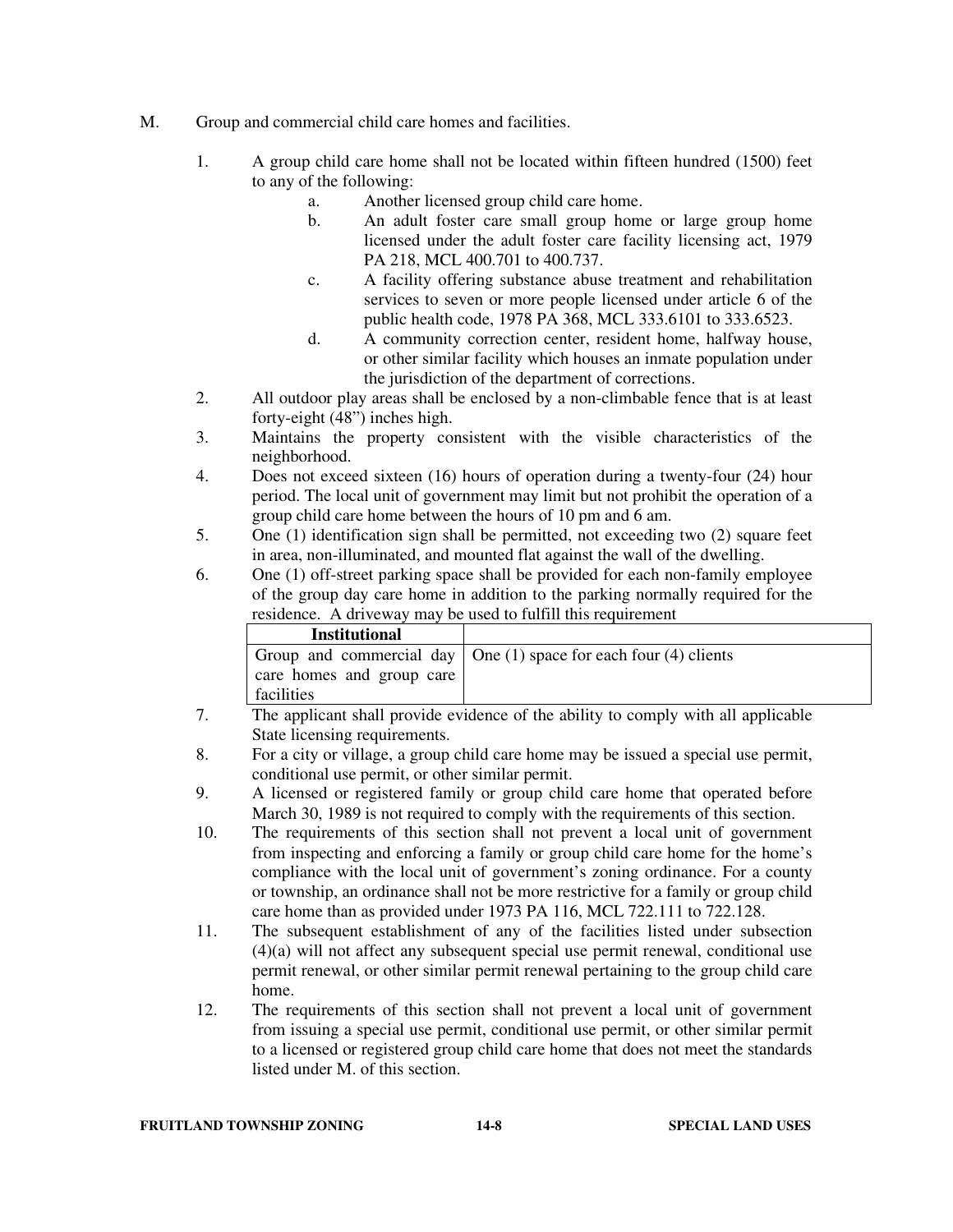- 13. The distances required under M. 1. of this section shall be measured along a road, street, or place maintained by this state or a local unit of government and generally open to the public as a matter of right for the purpose of vehicular traffic, not including an alley.
- N. Hotels and motels.
	- 1. Minimum lot area shall be four (4) acres and minimum lot width shall be twohundred (200) feet.
	- 2. Parking areas shall have a front yard setback of twenty (20) feet and side and rear yard setbacks of ten (10) feet.
	- 3. Access driveways shall be located no less than fifty (50) feet from the nearest part of the intersection of any street or any other driveway.
- O. Intensive Livestock Operations.
	- 1. Minimum lot area shall be forty (40) acres.
	- 2. The operation shall be set back a minimum of five hundred (500) feet from property lines, one thousand (1,000) feet from an adjacent Residential District or use, and five hundred (500) feet from a standing body of water or flowing stream.
	- 3. No harm to adjacent property owners shall result from direct runoff from the site upon which the proposed operation is located.
- P. Junk Yards/ Salvage Yards.
	- 1. Requests for a Special Land Use approval for establishment of a salvage or junk yard shall also require submission of a detailed proposal identifying the predominant type of salvage or junk to be received, the methods of separation and/or recycling, and ultimate destination of waste materials. The applicant shall be required to submit written materials. The applicant shall be required to submit written materials outlining measures taken to comply with all necessary state, county, and local laws.
	- 2. The site shall be provided with suitable access to a County Primary or State Trunk line to ensure safe, direct transport of salvage to and from the site.
	- 3. No portion of the storage area shall be located within two hundred (200) feet of any Residential District or use property line.
	- 4. Any outdoor storage area shall be completely enclosed by a fence or wall at least six (6) feet in height constructed of a sturdy, durable material and sufficiently opaque to ensure that salvage is not visible outside the storage area. The fence or wall shall have a minimum of two  $(2)$  non-transparent gates not exceeding fortyeight (48) feet in width providing access to the storage area for vehicles but shall not allow direct view of the storage area from adjacent properties or streets. Said fence or wall shall be continuously maintained in good condition and shall contain only approved signs.
		- 5. Stored materials shall not be stacked higher than ten (10) feet and shall be stored in a manner, so as not to be visible from adjoining properties or rights-of-way. In no case shall salvage or junk be stored at a height exceeding the height of the storage area fence or wall.
	- 6. The fence or wall enclosing the storage area shall meet the applicable building setback requirements.

#### **FRUITLAND TOWNSHIP ZONING 14-9 SPECIAL LAND USES**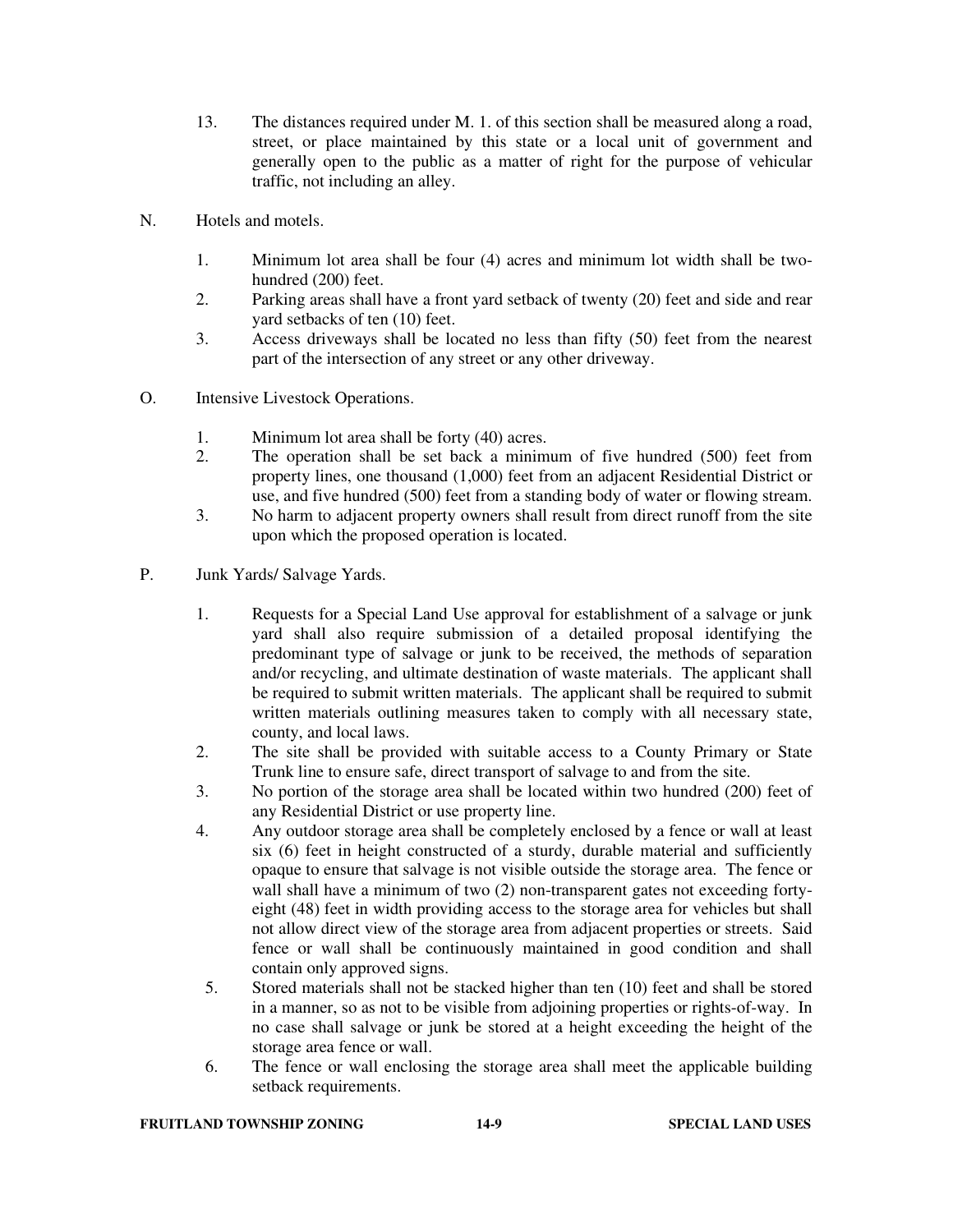- 7. A management office shall be provided on site. A residence may be permitted for security personnel or on-site operator.
- 8. Conditions within the storage area shall be controlled to minimize the hazards of fire and other threats to health and safety.
- 9. All portions of the storage area shall be accessible to emergency vehicles.
- 10. Vehicles or vehicle bodies shall be stored in rows with minimum of twenty (20) foot continuous loop drives separating each row of vehicles.
- 11. All batteries shall be removed from vehicle and all radiators and fuel tanks shall be drained prior to the vehicle being placed in the storage yard. Salvaged batteries, oil and other such substances shall be removed by a licensed disposal company or be stored in a manner which prevents leakage of battery fluid. No fluids removed from vehicles shall be applied as a dust control method. Maximum storage of tires in any one location shall be limited to one hundred (100) tires, with separation of a minimum of one hundred (100) feet from any other combustible material location.
- 12. Vehicle parts shall not be stored, loaded, unloaded, or dismantled outside the fence enclosing the salvage yard.
- 13. Minimum site size for such facilities shall be six (6) acres.
- 14. All fences shall be set back of minimum of fifty (50) feet from any Residential District or use property line.
- 15. In order to protect surrounding areas, the crushing of vehicles or any part thereof shall be limited to daylight hours.
- 16. The Planning Commission may impose other conditions, such as greenbelts, landscaping, and other items, which have a reasonable relationship to the health, safety and general welfare of the Township. These conditions can include a provision for an annual inspection by the Zoning Administrator to ensure continuing compliance with the above standards.
- Q. Kennels.
	- 1. The minimum lot size shall be twenty (20) acres in the Rural Residential district.
	- 2. Buildings wherein animals are kept, dog runs, and/or exercise areas shall not be located nearer than two hundred fifty (250) feet from lot line in the Rural Residential district.
	- 3. All principal use activities, other than outdoor dog run areas, shall be conducted within a totally enclosed main building, and shall be escape proof to the extent possible.
	- 4. Outdoor activities shall be conducted between 7 AM 11 PM.
- R. Marinas and public or private launches.
	- 1. There shall be no above ground storage of gasoline, fuel oil, or other flammable liquids or gases.
	- 2. No building, structure, dock, or parking area which is part of a marina shall be located closer than thirty-five (35) feet to any residential lot line.
	- 3. Adequate parking facilities shall be provided for the overnight storage of boats, trailers, or other vehicles.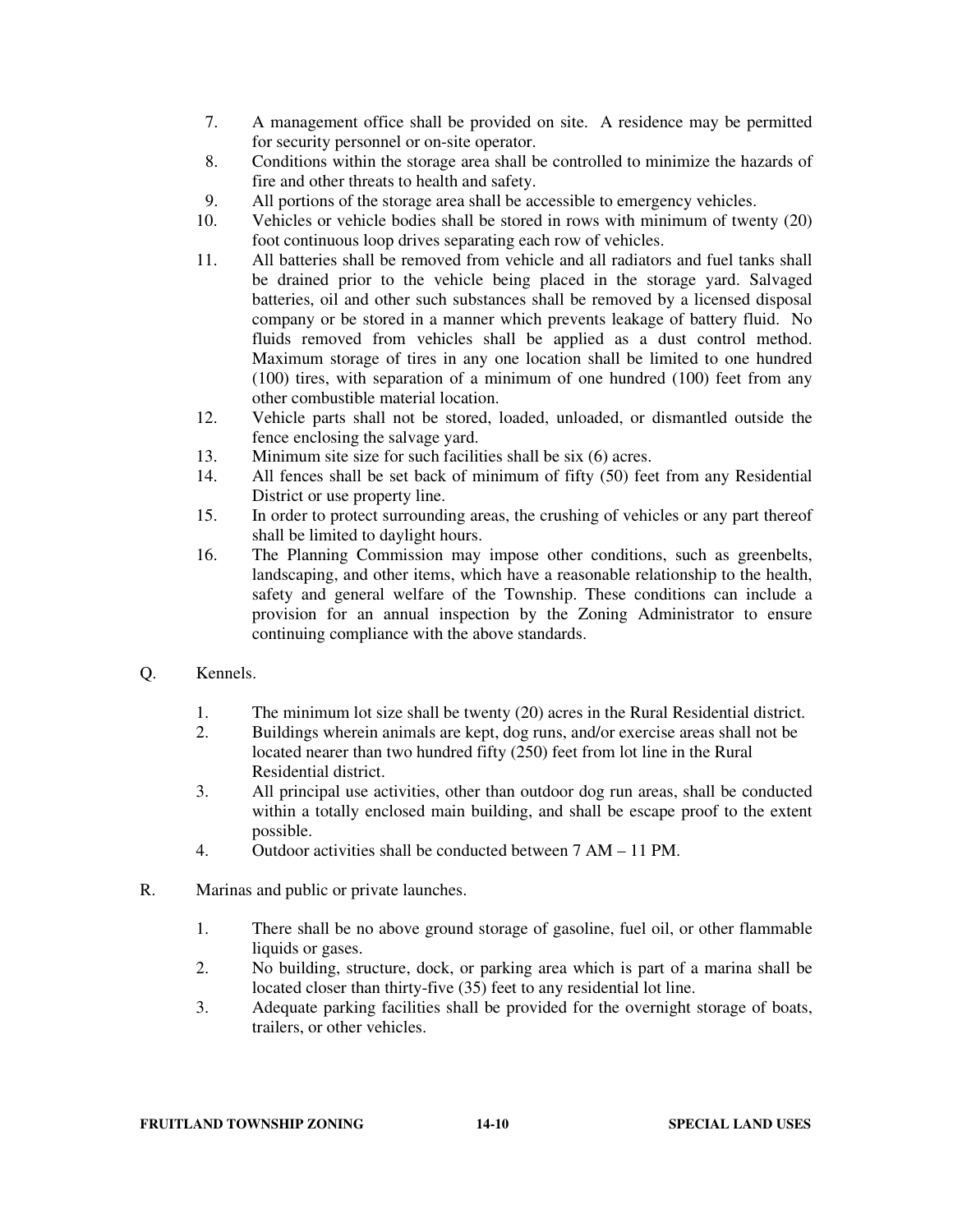- S. Multiple-family dwellings.
	- 1. All dwelling units shall have a minimum of eight hundred (800) square feet per unit, or as otherwise may be required by this ordinance.
	- 2. Parking areas shall have a front yard setback of twenty (20) feet and side and rear yard setbacks of ten (10) feet.
	- 3. Access driveways shall be located no less than fifty (50) feet from the nearest part of the intersection of any street or any other driveway.
	- 4. Buildings shall not be constructed closer to any other building than a distance of twenty-five (25) feet.
	- 5. The maximum building length shall be not more than one hundred twenty (120) feet.
	- 6. Lighting for parking areas or outdoor activity areas shall be shielded to prevent light from spilling onto any Residential District or use.
- T. Open Space Preservation Option
	- 1. The purpose of this section is to provide owners of property zoned in certain residential zones to construct dwellings on smaller sized parcels in exchange for the creation of areas that will remain undeveloped in perpetuity state, all in accordance with the Zoning Act.
	- 2. Certain land zoned for residential development may be developed, at the option of the landowner, with the same number of dwelling units that could otherwise be developed on the land under existing ordinances, laws and rules, on not more than 50 percent of the land, if all of the following apply:
		- a. The land is zoned at a density equivalent to two or fewer dwelling units per acre (currently RR, LDR, MDR, MHDR, or if the land is served by a public sewer system, three or fewer dwelling units per acre).
		- b. Not less than 50 percent of the land area will remain perpetually in an undeveloped state by means of a conservation easement, plat dedication, restrictive covenant or other legal means that runs with the land.
		- c. The development does not depend upon the extension of a public sewer or public water supply system unless development of the land without the exercise of this development option would also depend upon such an extension.
		- d. This development option has not previously been exercised with respect to the subject property.
	- 3. This development option is subject to all other applicable ordinances, laws and rules, including, but not limited to:
		- a. The provisions of the zoning ordinance that are not in conflict with and preempted by the Zoning Act.
		- b. The Land Division Act (formerly the Subdivision Control Act, MCL 560.101, et seq).
		- c. Any ordinance regulating the division of land, the platting of land into subdivisions or the creation of a site condominium.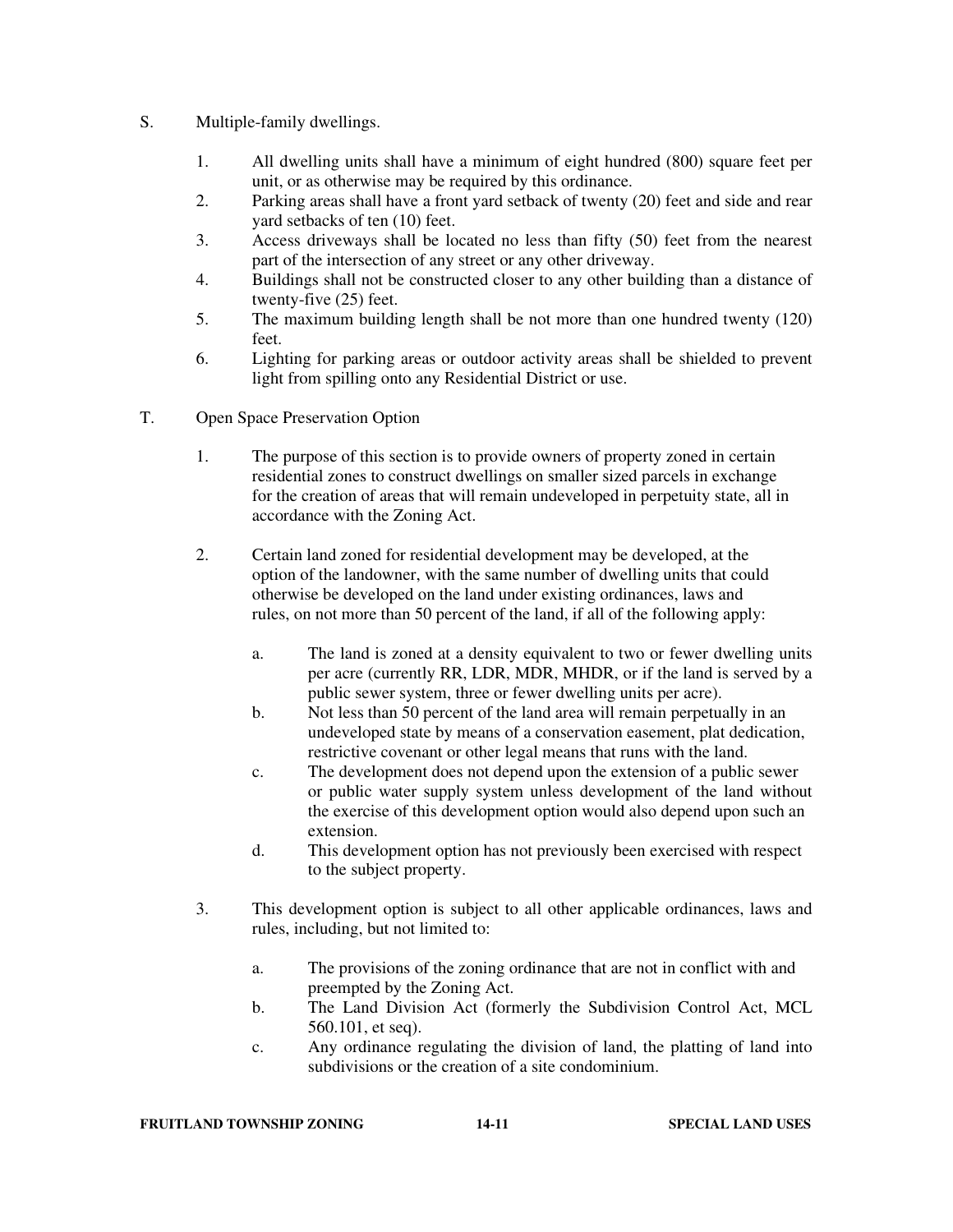- d. Rules relating to the suitability of groundwater for on-site water supply for land not served by public water.
- e. Rules relating to the suitability of soils for on-site sewage disposal for land not served by public sewers.

As used in this section, the term "undeveloped state" means a natural state preserving natural resources, natural features or scenic or wooded conditions; agricultural use; open space; or a similar use or condition. This term does not include a golf course, but may include a recreational trail, picnic area, children's play area, green way or linear park.

- 4. The following regulations shall apply to any property owner who elects to use this development option:
	- a. In no event shall required lot width, road frontage or minimum lot area be reduced to less than 50% of the requirements of the zoning district in which the property is located.
	- b. Property that may not otherwise be built upon, such as wetlands, flood plains or water, shall not count towards meeting the requirement of having 50% of land in an undeveloped state.
	- c. The only permitted uses shall be those that are permitted in the district in which the subject property is located.
	- d. The density (dwelling units per acre) shall not exceed the density of the zoning district in which the subject property is located. When more than one district is involved, the density of the project shall be the average of the districts, weighted in direct proportion to the size of the subject property within the project in each district.
	- e. Land in an undeveloped state shall not contain any accessory structures.
	- f. The documents that commit land to be in a perpetually undeveloped state shall be reviewed and approved by the township and must be recorded before final approval or the issuance of any permits. The property owner must also provide adequate proof to the township that permanent provisions for the maintenance of the undeveloped property are in place.
	- g. The township shall have the right to require the property owner to make modifications to the proposed plans for streets and street access, structure location, parking, utilities, pedestrian routes, recreational facilities and the preservation and enhancement of natural features.
- 5. The property owner shall follow the procedural requirements applicable to PUD's set forth in Section 14.04 (R)(3). In addition to plans for the proposed development, the property owner shall also submit a parallel plan for the proposed development showing how the property would be developed if this development option was not available. The purpose of the parallel plan shall be to give the township a reference to assist them in reviewing the proposed development. The township board shall not be required to hold a public hearing before approving the project.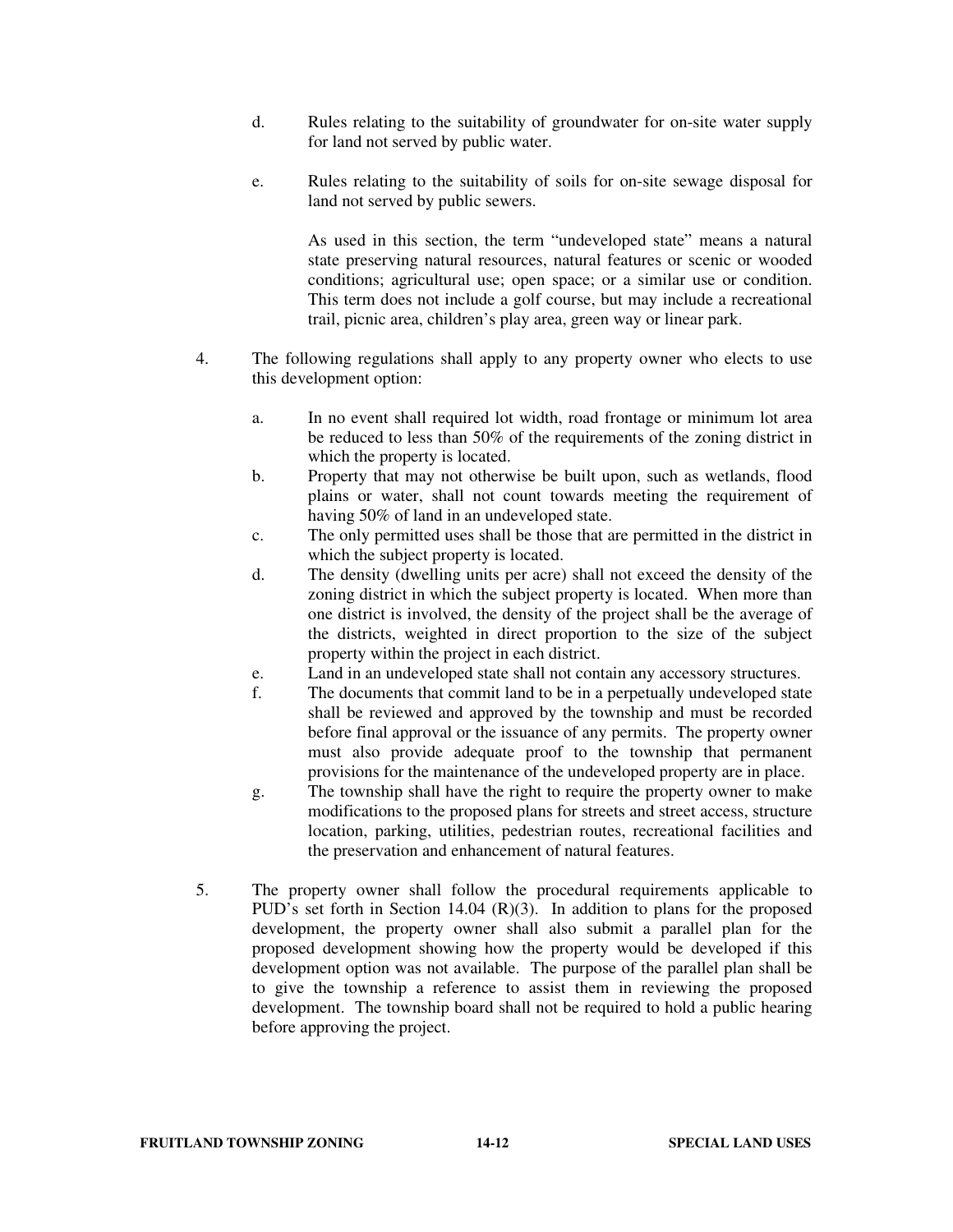## U. Open air businesses.

- 1. Minimum lot area shall be one (1) acre.
- 2. Minimum lot width shall be two hundred (200) feet.
- 3. Except in the Agricultural Overlay District, the Planning Commission may require a six (6) foot fence or wall to be constructed along the rear or sides of the lot to keep trash, paper, and other debris from blowing off the premises.
- 4. All open-air businesses shall comply with all applicable Health Department regulations regarding sanitation and general health conditions.
- 5. The applicant may be required to furnish a financial guarantee in accordance with this Ordinance to ensure strict compliance with any regulation contained herein and required as a condition of special land use approval.
- 6. The lot area used for parking shall be hard-surfaced and the display or storage areas shall be provided with a permanent, durable, and dustless surface, and shall be graded and drained so as to dispose of all surface water.
- 7. Ingress and egress shall be provided as far as practicable from two (2) intersecting streets and shall be at least one hundred (100) feet from an intersection.
- 8. All lighting shall be shielded from adjacent residential areas.
- 9. In the case of a plant materials nursery:
	- a. The storage or materials display areas shall meet all the yard setback requirements applicable to any building in the District.
	- b. All loading activities and parking areas shall be provided on the same premises (off-street).
	- c. The storage of any soil, fertilizer, or similar loosely packaged materials shall be sufficiently contained to prevent any adverse effect upon adjacent properties.
- 10. No display area shall be located within ten (10) feet of a road right-of-way line.
- V. Public or private boat launches. (See Marinas and public or private launches)
- W. Public and private campgrounds.
	- 1. Minimum lot size shall be thirty (30) acres.
	- 2. For campgrounds the lot shall provide direct vehicular access to a public street or road. The term lot shall mean a campground or travel trailer park.
	- 3. Public stations, housed in all-weather structures, containing adequate water outlet, waste container, toilet and shower facilities shall be provided. All sanitary facilities shall be designed and constructed in strict conformance to all applicable County health regulations.
	- 4. No commercial enterprise shall be permitted to operate within the grounds, except that a convenience shopping facility may be provided. Such convenience store, excluding laundry and similar ancillary uses, shall not exceed a maximum floor area of one thousand (1000) feet.
	- 5. Each lot shall provide hard surfaced, dust free vehicle parking areas for site occupant and guest parking. Such parking area shall be located within four hundred (400) feet of the site it is intended to serve (except in the case of sites specifically designated only for tent camping).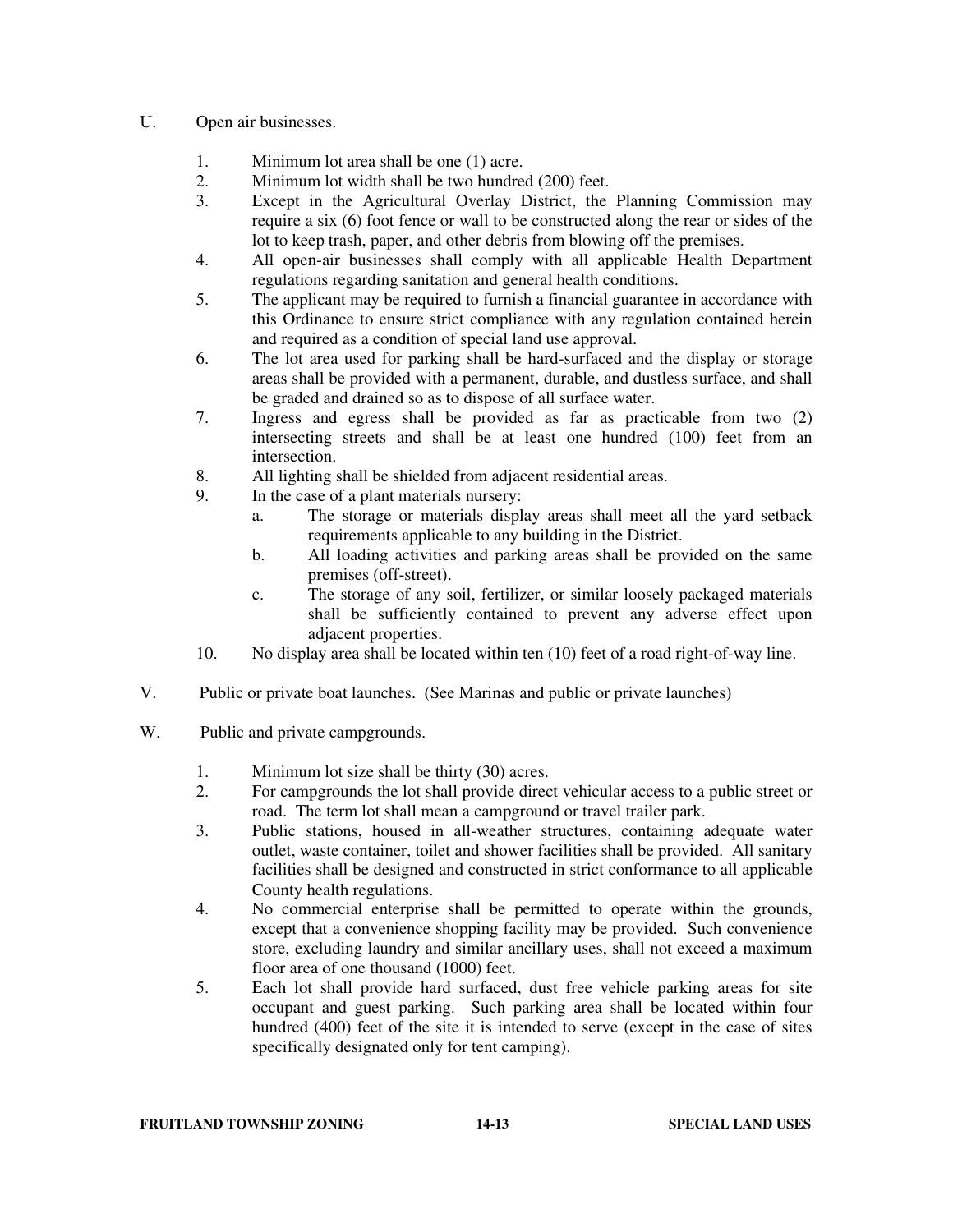- 6. Each campground site shall contain a minimum of one thousand five hundred (1,500) square feet, be set back at least one hundred (100) feet from any public or private right-of-way or property line, and have direct access to a hard surfaced, dust free roadway.
- 7. All roadways serving the use shall be at least twenty-four (24) feet in width for two-way traffic and twelve (12) feet in width for one-way traffic. Parking shall not be allowed on any roadway.
- 8. Any open drainage ways must have seeded banks sloped at least 3:1 and designed to properly drain all surface waters into the County drain system, subject to approval by the Drain Commissioner of Muskegon County.
- 9. All sanitary facilities shall be designed and constructed in strict conformance to all applicable County health regulations.
- 10. A minimum distance of fifteen (15) feet shall be provided between all travel trailers and tents.
- 11. Side and rear setbacks for campsites, buildings, structures and facilities from property lines must be at least one hundred (100) feet.
- 12. Property must be screened by six (6) foot fencing or proper greenbelt when adjacent to a residential use.
- X. Public and private parks.
	- 1. Minimum lot size shall be three (3) acres.
	- 2. Public stations housed in all-weather structures, containing adequate water outlet, waste container, toilet and shower facilities shall be provided. All sanitary facilities shall be designed and constructed in strict conformance to all applicable County health regulations.
	- 3. Lighting for parking areas or outdoor activity areas shall be shielded to prevent light from spilling onto any Residential District or use.
- Y. Removal and processing of topsoil, stone, rock, sand, gravel, lime or other soil or hard mineral resources.
	- 1. No soil, sand, gravel, or other earth material shall be removed from any land within the township without Special Land Use approval, with the following exceptions:
		- a. When the earth removal is incidental to construction for which a building permit has been issued by the Township;
		- b. When the earth removal involves any normal landscaping, driveway installation and repairs, or other minor projects;
		- c. The earth removal will not alter predominate drainage patterns or cause drainage impacts to adjoining properties;
		- d. The earth removal involves less than five hundred (500) cubic yards;
		- e. The earth removal is for the purpose of construction of a swimming pool;
		- f. The soil removal will not be in violation of any other sections of this ordinance, other Township ordinances, Part 91 of Act 451 of 1994, or any other applicable state or federal law.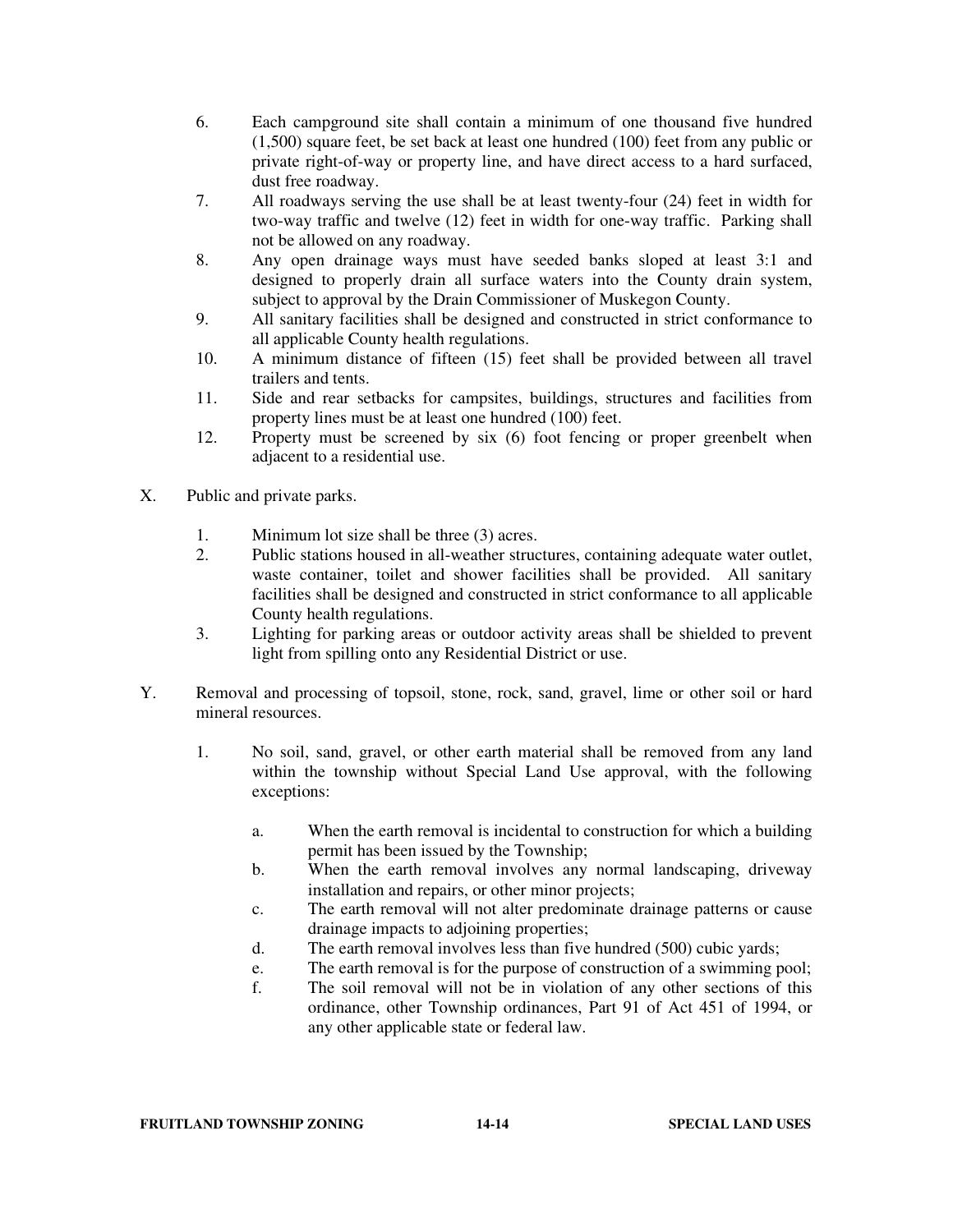- 2. In addition to the materials required by this Article, the application for special land use approval shall include the following:
	- a. A written legal description of all of the lands proposed for the use.
	- b. Eight (8) copies of a plan for mineral removal, drawn and sealed by a registered civil engineer, and shall include:
		- (1) A north arrow, scale, and date;
		- (2) shading indicating the extent of land area on which mineral removal operations and activities will take place;
		- (3) the location, width, and grade of all easements or rights-of –way on or abutting the lands;
		- (4) an engineering plan;
		- (5) the location and nature of all structures on the lands;
		- (6) the location and direction of all watercourse and flood control channels, which may be affected by mineral removal operations;
		- (7) existing elevations of the lands at intervals of not more than five (5) feet;
		- (8) typical cross sections showing the estimated extent of overburden, estimated extent of mineral material location in or on the lands, and the water table;
		- (9) mineral processing and storage areas;
		- (10) proposed fencing, gates, parking areas, and signs;
		- (11) roads for ingress to and egress from the lands, including on-site roads, other areas to be used for movement of vehicles and a description of the proposed measures to limit dust generated by mineral removal activities.
		- (12) a map showing access routes between the subject lands and the nearest County Primary Arterial road; and
		- (13) areas to be used for ponding.
	- c. A narrative description and explanation of the proposed mineral removal operations and activities; including the date of commencement, proposed hours and days of operation, estimated type and quantity of mineral to be removed, description of extraction and processing methods, including proposed equipment and the noise rating of each type thereof, and summary of the procedures and practices which will be used to ensure compliance with the conditions of this subsection.
	- d. Applicant shall make evident undertakings to accomplish the rehabilitation plan and demonstrate financial ability to perform the fulfillment of rehabilitation plan. A site rehabilitation plan shall include the following:
		- (1) A description of planned site rehabilitation and end-use(s), including methods of accomplishment, phasing, and timing;
		- (2) a plan showing final grades of the lands as rehabilitated, at contour intervals not exceeding five (5) feet; water courses, ponds, or lakes, if any; landscaping and plantings; areas of cut and fill; and all of the components of the proposed end-use(s); and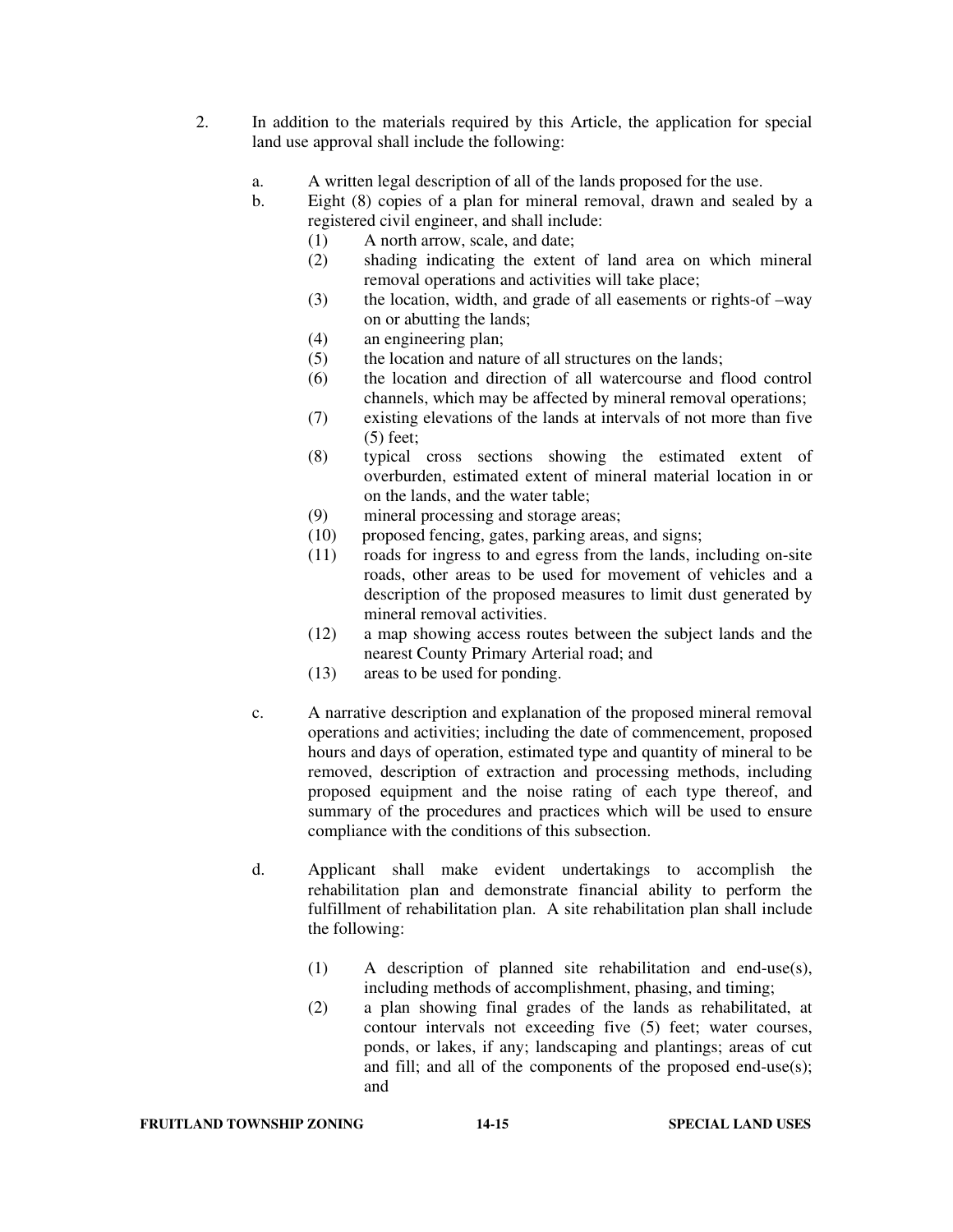- (3) a description of proposed methods of features which will ensure that the end-use $(s)$  are feasible and will comply with the Township Master Plan and all applicable requirements of this Ordinance.
- e. The Planning Commission may require an environmental impact statement, engineering data, or other additional information concerning the need for and consequences of such extraction if it is believed that the extraction may have an adverse impact on natural topography, drainage, water bodies, floodplains, or other natural resources.
- 3. Each site rehabilitation plan shall be reviewed by the Planning Commission and shall comply with all of the following standards and requirements:
	- a. Topsoil shall be replaced on the site to a depth of not less than six (6) inches, except where the end-use activities or features do not involve the planting of lawns or growing of vegetation. Slopes shall be graded and stabilized to such extent as will accommodate the proposed end-use. The plan shall indicate the phasing of site rehabilitation, if the same is to take place in phases, and if so, topsoil shall be replaced and slopes shall be graded and stabilized before mineral removal operations or activities are commenced in another area of the site.
	- b. Final slopes shall have a ratio of not more than one (1) foot of elevation to three (3) feet of horizontal distance.
	- c. Plantings of grass, shrubs, trees and other vegetation shall be made so as to maximize erosion protection, screen less attractive areas of end-uses, and enhance the beauty of the site as rehabilitated.
- 4. A minimum lot size of twenty (20) acres and minimum lot width of three hundred and thirty (330) feet shall be required for any commercial removal operation for soil, sand, gravel, or other earth material established as a principal use on any lot or parcel.
	- a. Not less than six (6), nor more than fifteen (15) acres of land shall be authorized for operations or activities at any one time. Of this number or some lesser number of acres, not more than 1/3 thereof shall at any one time be used for site preparation, not more than 1/3 thereof shall at any one time be used for sand and gravel removal and not more than 1/3 thereof shall at any one time be used for site reclamation. Each such area not exceeding fifteen (15) acres shall be restored, reclaimed and improved in accordance with the site rehabilitation plan submitted to and approved by the Planning Commission, and in compliance with the terms and conditions or requirements of this Article.
- 4. No machinery shall be erected or maintained within one hundred (100) feet of any property or street line. No machinery shall emit noise measured at a distance of fifty feet when operating, and shall not be closer than ¼ mile to the nearest occupied dwelling, unless consented to in writing. No cut or excavation shall be

#### **FRUITLAND TOWNSHIP ZONING 14-16 SPECIAL LAND USES**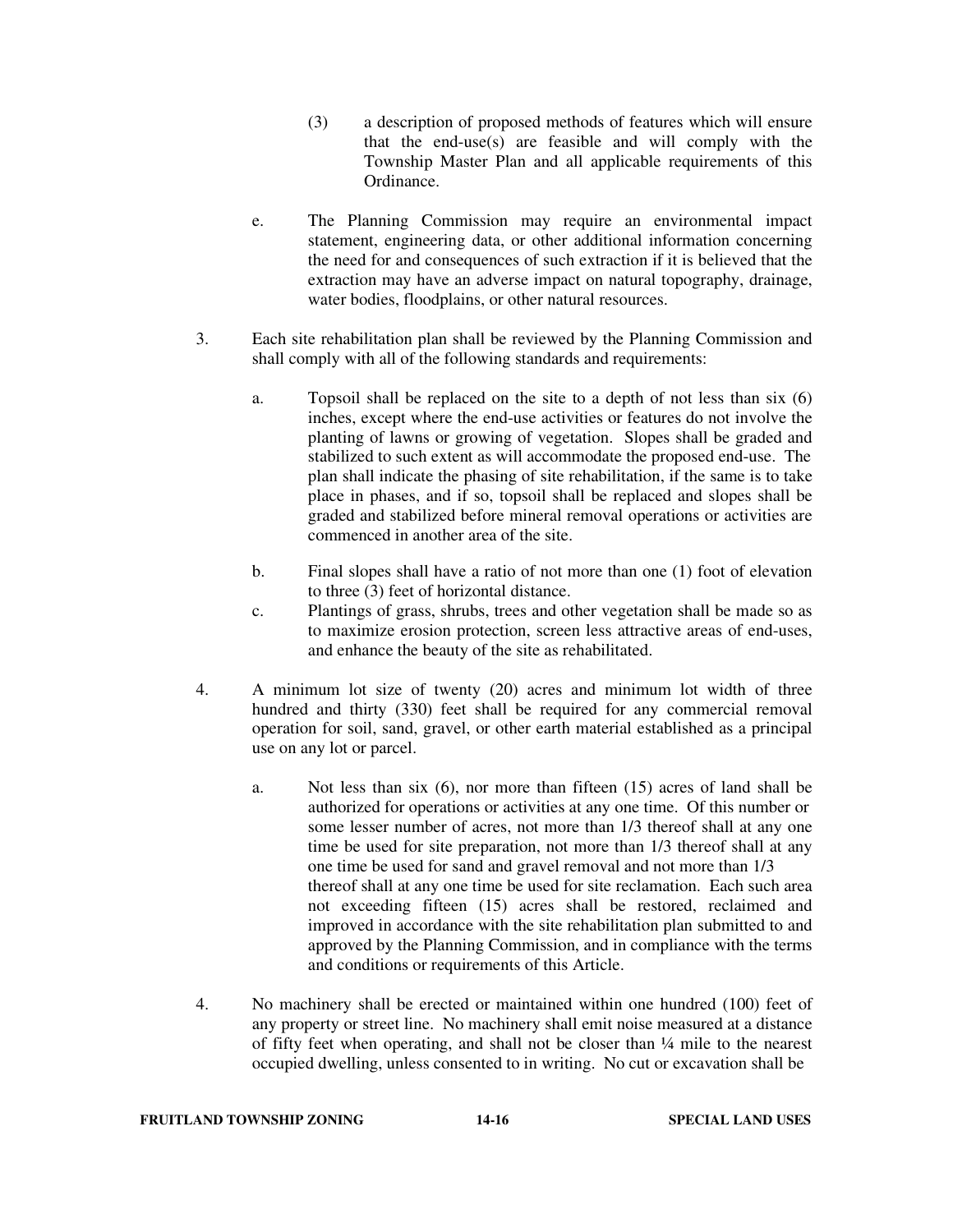made closer than fifty (50) feet to any street right-a-way line or property line in order to ensure sub lateral support to surrounding property. The Planning Commission may require greater distances for the location of machinery, storage or parking of equipment or limits of excavation where the site is located in or within two hundred (200) feet of any Residential or Commercial District.

- 6. The Planning Commission shall recommend routes for truck movement to and from the site in order to minimize the wear on public streets and to prevent hazards and damage to properties in the community. Access roads within the area of operation shall be provided with a dustless surface and the entry road shall be hard surfaced for a distance established by the Planning Commission to minimize dust, mud, and debris being carried onto the public street.
- 7. Proper measures, as determined by the Zoning Administrator shall be taken to minimize the nuisance of noise and flying dust or rock. Such measures may include, when considered necessary, limitations upon the practice of stockpiling excavated material upon the site.
- 8. Mineral removal, processing and transportation operations and activities shall commence not earlier than 7:00 a.m. and shall continue not after 6:00 p.m. on weekdays, nor shall they take place at any time during weekends, provided, however, that the Planning Commission may further limit the hours or days of operation if the Planning Commission determines in their recommendation to the Fruitland Township Board that such further limitation is required in order to avoid serious adverse effects upon adjoining or nearby lands.
- 9. During activities and operations for the removal of mineral material, no mineral material or other excavated materials shall be left during weekends or overnight in such condition or manner as to constitute a danger to children or others who may enter the removal areas. All banks of excavated material shall be graded to slopes having a vertical to horizontal ratio of not greater than one (1) foot of elevation for each two (2) feet of horizontal distance, after the cessation of daily operations, provided, however, that the Planning Commission may require some lesser daily grading requirement if the applicant provides a substantially constructed and maintained welded wire fence, or fence of equally substantial material, of at least four (4) feet in height, so located that any slopes steeper than one (1) foot of elevation for each two (2) feet of horizontal distance cannot inadvertently be approached by any persons who may enter the removal area.
- 10. The Planning Commission may require compliance with such other conditions as may be necessary to ensure compliance with the terms of this subsection. Such conditions may include, though need not be limited to, weed controls, erosion and sedimentation controls, fencing and visual screening, requirements for groundwater monitoring wells, preservation of trees and other vegetation, and fuel loading and storage requirements.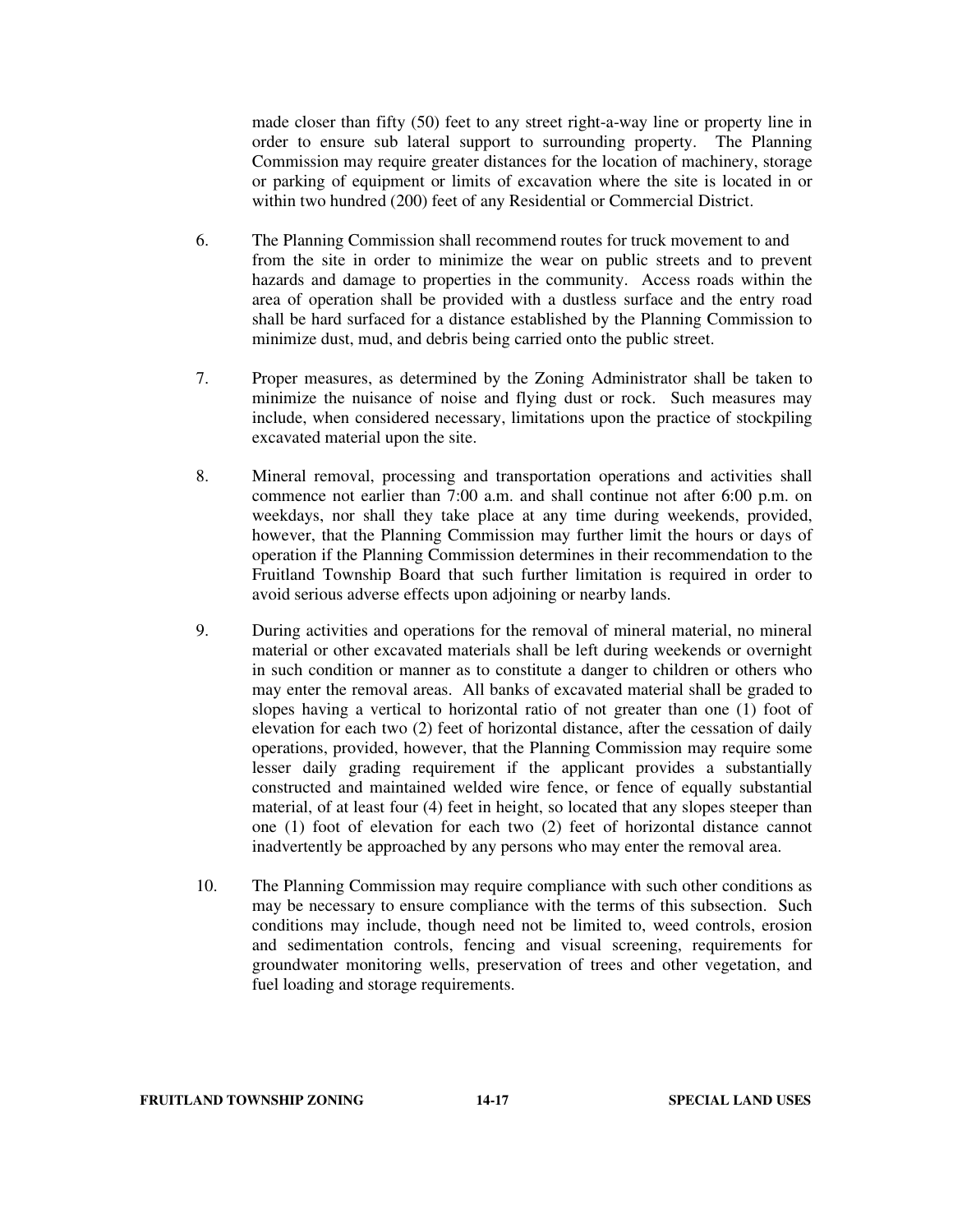- 11. An applicant for a permit shall submit a performance bond in accordance with the requirements of this Ordinance, naming the Township of Fruitland as the insured party and conditioned upon the timely and faithful performance by the applicant of all of the terms and conditions of the permit. The bond shall have such other terms and shall be in such amounts as is recommended by the Planning Commission as reasonably necessary to ensure compliance with all of the terms and conditions of this subsection and the permit.
	- a. The performance bond shall not be refunded, reduced, or transferred until mineral removal operations and activities, land reclamation or restoration, and all other required activities have received final inspection by the Zoning Administrator and until the Planning Commission has determined that the applicant, or its successor, has fully complied with all of the terms and conditions, of the permit.
	- b. The timely and faithful compliance with all the provisions of the performance bond shall be a condition of any mineral removal operations. In the absence of any such compliance with the terms of the performance bond, or if the same is revoked or it expires or is not renewed, the Planning Commission need not approve the renewal of any permit, even if the applicant has otherwise complied with all other terms and provisions of the current permit.
- Z. Restaurants, including those with drive-through service.
	- 1. Sufficient stacking capacity for the drive-through portion of the operation shall be provided to ensure that traffic does not extend into the public right-of-way. A minimum of ten (10) stacking spaces for the service ordering station shall be provided. Stacking spaces shall be located so as not to interfere with vehicular circulation and egress from the property by vehicles not using the drive-through portion of the facility.
	- 2. In addition to parking space requirements, at least three (3) parking spaces shall be provided, in close proximity to the exit of the drive-through portion of the operation, to allow for customers waiting for delivery of orders.
	- 3. Parking areas shall have a front yard setback of twenty (20) feet and side and rear yard setbacks of ten (10) feet.
	- 4. Public access to the site shall be located at least one hundred (100) feet from any intersection as measured from the nearest right-of-way line to the nearest edge of said access.
	- 5. The parking and maneuvering areas of the site shall be fenced and screened from the view of any abutting Residential District or use by a decorative fence or wall, or a landscaped equivalent.
	- 6. Outdoor speakers for the drive through facility shall be located in a way such that sound transmission is inaudible to neighboring property and uses.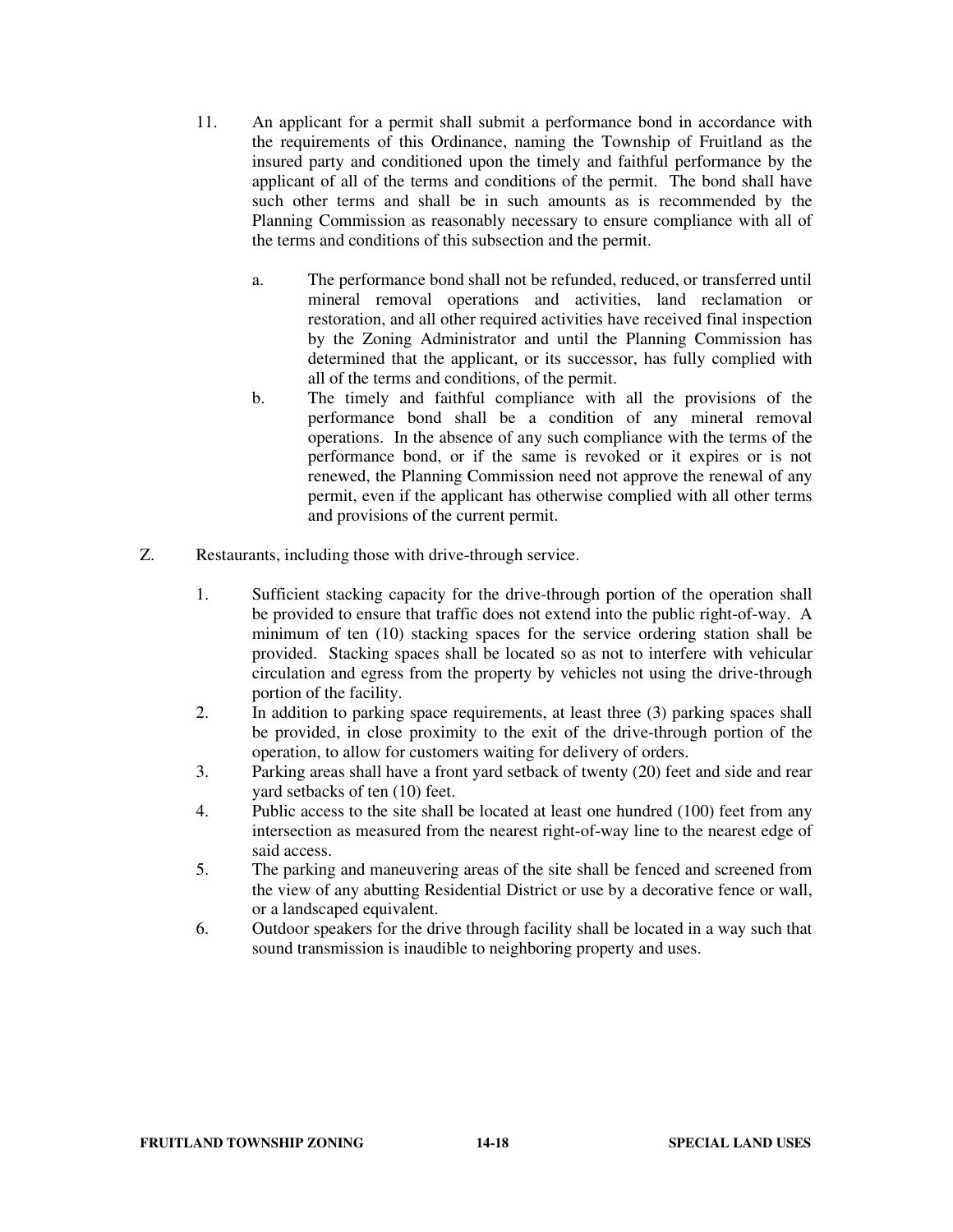- AA. Retail and wholesale materials and building supplies.
	- 1. Minimum lot width shall be two hundred (200) feet, unless a greater width is required by the zoning district requirements of the lot in which the site is located.
	- 2. The Planning Commission may require a six (6) foot fence or wall to be constructed along the rear and/or sides of the lot to keep trash, paper, and other debris from blowing off the premises.
	- 3. Ingress and egress shall be provided as far as practicable from two (2) intersecting streets and shall be at least one hundred (100) feet from an intersection.
	- 4. All lighting shall be shielded from adjacent Residential Districts or uses.
	- 5. The storage or materials display areas shall meet all the yard setback requirements applicable to any principal building in the District.
- BB. Riding stables.
	- 1. Minimum lot area shall be forty (40) acres.
	- 2. No parking shall be permitted in the required front yard.
	- 3. No storage of manure or odor or dust producing material or use shall be permitted within seventy-five (75) feet of any property line and shall be stored in such a manner, not to become a nuisance or health hazard.
- CC. Roadside stands.
	- 1. A five (5) foot fence or wall shall be constructed along the rear and sides of the area used for such use, capable of keeping trash, paper, and other debris from blowing off the premises.
	- 2. Access driveways shall be located no less than fifty (50) feet from the nearest part of the intersection of any street or driveway.
	- 3. No lighting shall be provided for any such use.
	- 4. Adequate parking spaces shall be provided, but not less than three (3).
- DD. State licensed residential care facilities.

#### Small group facility:

- 1. A state licensed small group care facility shall not be located within fifteen hundred (1500) feet of another such similar state licensed facility.
- 2. One (1) on-site parking space shall be provided for each employee in addition to parking required for the dwelling unit. The driveway may be used for this purpose.
- 3. The property shall be maintained in a manner that is consistent with the character of the neighborhood.
- 4. Notice to neighbors and/or neighborhood associations is highly recommended, though not required to promote the integration of adult foster care residents into the neighborhood.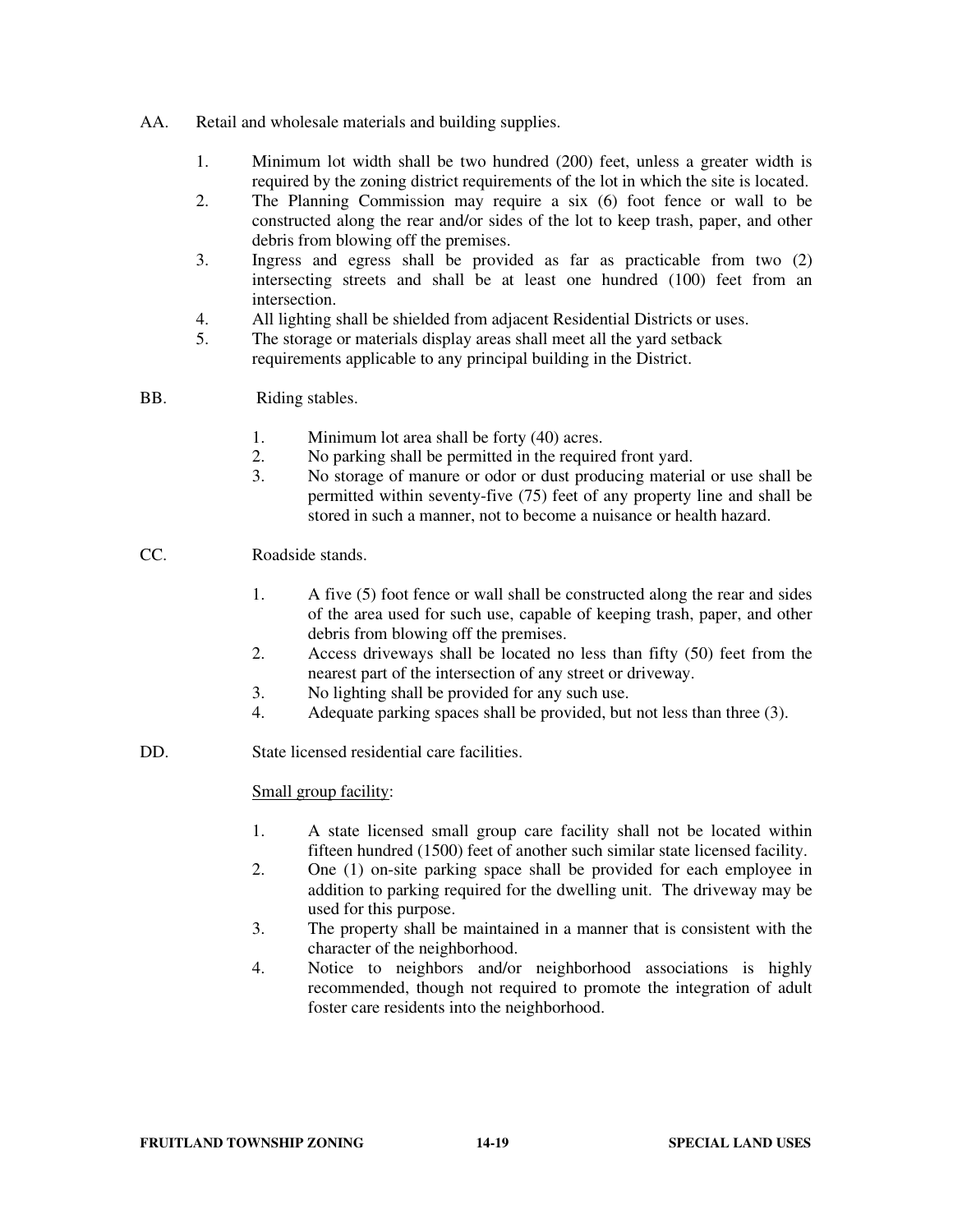## Large group facility:

- 1. A state licensed large group care facility shall not be located within fifteen hundred (1500) feet of another such similar facility.
- 2. One on-site parking space shall be provided for each employee in addition to parking required for the dwelling unit or other accessory uses.
- 3. A designated passenger loading/unloading area of adequate dimensions shall be provided near a barrier free entrance to the facility.
- 4. A loading/unloading area of adequate dimensions shall be provided for delivery vehicles servicing the facility.
- 5. A landscaped buffer shall be provided along all property lines that abut a less intense land use and around the visible perimeters of all parking and loading/unloading areas.
- 6. All exterior lighting of entryways, parking spaces, or loading/unloading areas shall not reflect onto adjacent properties and, preferably, should be motion activated.
- 7. Notice to neighbors and/or neighborhood associations is highly recommended, though not required to promote the integration of adult foster care residents into the neighborhood.
- EE. Wireless Communications Equipment and Wireless Communications Support Structures in excess of fifty feet in height.
	- 1. Wireless communications equipment which is proposed to be mounted or attached to a newly installed wireless communications support structure which will exceed a height of fifty feet, or a proposed collocation subject to the provision of Section 3.36 B. 1. e., may be allowed in the RR and LDR zoning districts, only when a special land use permit is approved by the Planning Commission subject to the regulations and requirements of this Section, the General Standards for approval in Section 14.03, and all application and review procedures of Article XIV.
	- 2. Antennas for Wireless Communications Equipment and Wireless Communications Support Structures shall be required to locate on an existing or approved tower within a one-mile radius of the proposed tower unless one or more of the following conditions exists:
		- i. The planned wireless communications equipment would exceed the structural capacity of the existing approved tower or building, as documented by a qualified and registered engineer, and the existing or approved tower cannot be reinforced, modified, or replaced to accommodate planned or equivalent equipment at a reasonable cost;
		- ii. The planned wireless communications equipment would cause interference materially affecting the usability of other existing or planned equipment at the tower or building as documented by a qualified and registered professional engineer and the interference cannot be prevented at a reasonable cost;

#### **FRUITLAND TOWNSHIP ZONING 14-20 SPECIAL LAND USES**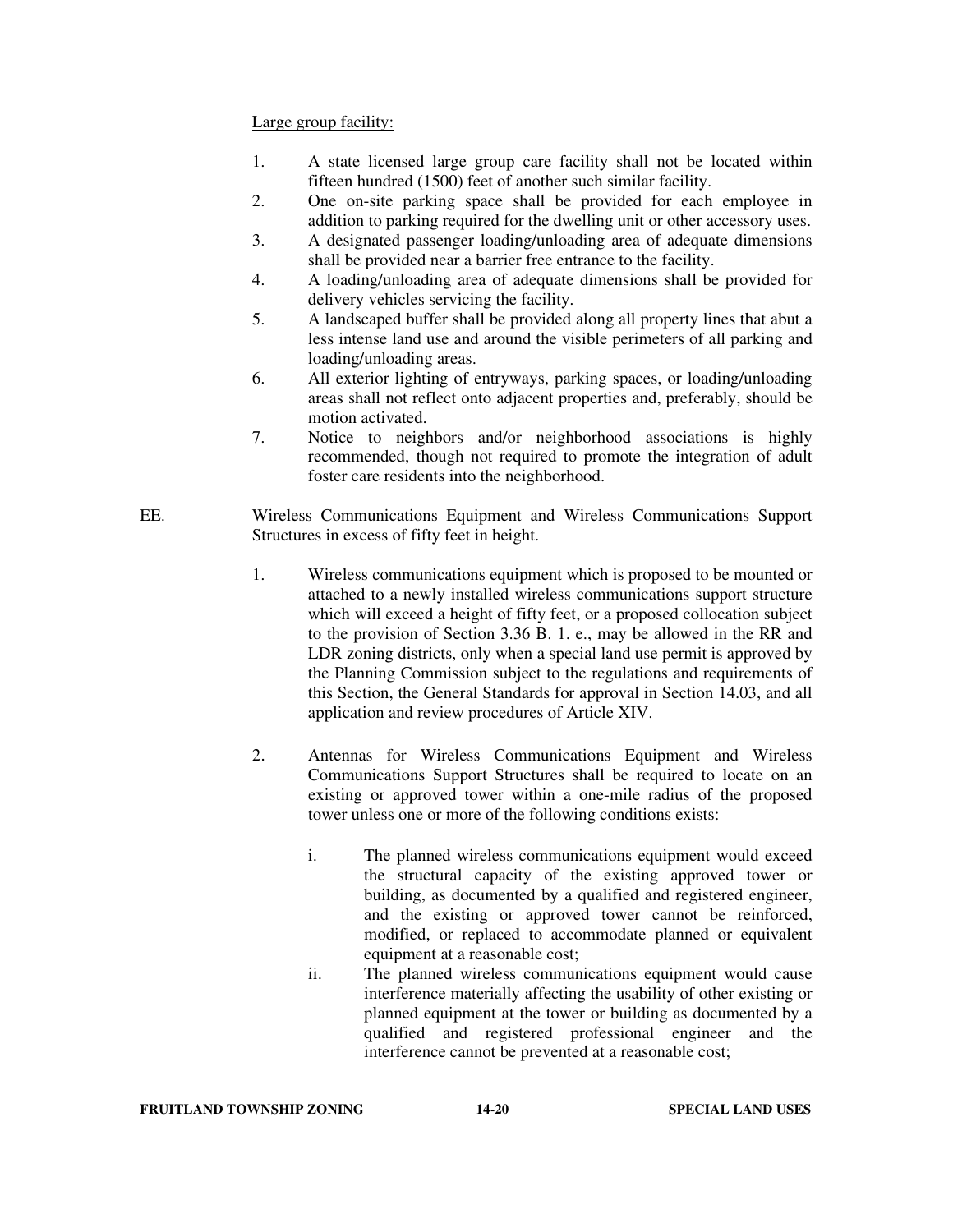- iii. Existing or approved towers and buildings within a one-mile radius cannot accommodate the planned wireless communications equipment at a height necessary to function reasonably as documented by a qualified and registered professional engineer; and
- iv. Other unforeseen reasons that make it infeasible to locate the planned wireless communications equipment upon an existing tower or building.
- 3. Wireless Communications Equipment and Wireless Communications Support Structures shall be designed, (structurally, electrically, and in all other respects), to accommodate both the applicant's wireless communications equipment and comparable equipment for at least two additional users in anticipations of future improvements in technology and demand for such services. Towers must be designed to allow for future rearrangement of wireless communications equipment upon the tower to accept equipment mounted at varying heights;
- 4. Wireless Communications Equipment and Wireless Communications Support Structures shall be designed to blend into the surrounding environment through the use of color and architectural treatment, except in instances where color is dictated by other state or federal authorities. Towers shall be of a monopole design unless the Planning Commission determines that an alternative design would better blend into the surrounding environment.
- 5. Any part of the support structures or wireless communications equipment placed on the ground shall comply with the following setbacks:
	- i. Residential Districts: The Planning Commission shall not approve any placement of any Wireless Communications Equipment and/or Wireless Communications Support Structures where any part of such is located within two-hundred feet of any Residential District lot line;
	- ii. Nonresidential Districts: Any part of a Wireless Communications Equipment and Wireless Communications Support Structure or associated equipment shall be set back for a distance equal to the setbacks for main buildings for the district in which it is located, except that in no case shall such support structures or wireless communications equipment be located less than twenty-five feet from any adjacent lot line or main building, nor less than two hundred feet from any Residential District lot line; and
	- iii. These provisions shall not apply to towers located on existing buildings, towers, or other existing structure.

#### **FRUITLAND TOWNSHIP ZONING 14-21 SPECIAL LAND USES**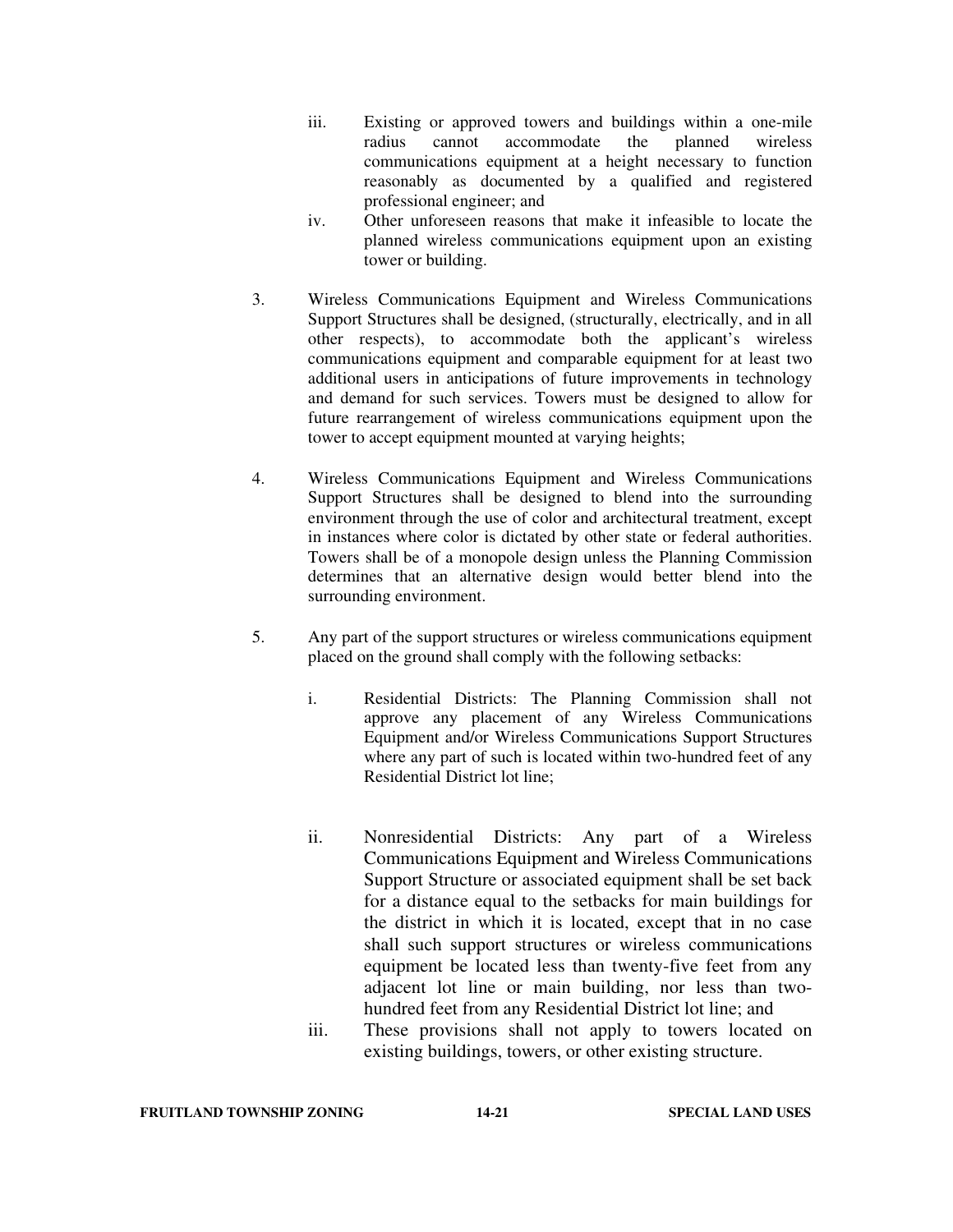- 6. The Planning Commission may require such support structures or wireless communications equipment on the ground to be screened with landscaping, berms, walls, or a combination of these elements;
- 7. Wireless Communications Equipment and Wireless Communications Support Structures shall not be illuminated unless required by other state or federal authorities. No signs or other advertising not related to safety or hazard warnings shall be permitted on any part of the tower or associated wireless communications equipment or support structures.
- 8. Wireless Communications Equipment and Wireless Communications Support Structures which are abandoned or unused shall be removed, along with any associated support structures or wireless communications equipment, within twelve months of the cessation of operations, unless a time extension is granted by the Zoning Administrator. A three-month extension shall be permitted one time only if the Zoning Administrator finds that the owner or former operator of the telecommunications facility is taking active steps to ensure its removal.
- 9. Procedures:
	- i.An application for a Special Land Use Permit for wireless communications equipment and wireless communication support structures shall be reviewed for completeness by the Zoning Administrator or his/her agent. An application shall be considered complete if it contains all of the information contained in Sections 3.36 B. 2. and 3. Within fourteen days of receiving the application the Zoning Administrator shall notify the applicant in writing of any missing items. Failure to do so shall mean that the Special Land Use Permit application is considered complete (but not approved);
	- ii. Once a completed application is received, a public hearing shall be scheduled in accordance with the requirements of Article XXI of this Ordinance;
	- iii. The Planning Commission shall render a decision on a completed application within sixty days of its receipt. Failure to do so shall result in the approval of the application as submitted. In the case of special land use approval for wireless communications equipment that does not meet the requirements of Section 3.36 B. 1. a., the period for approval or denial is ninety days;
	- iv. Any conditions imposed upon the approval of the Special Use Permit shall relate directly to the requirements of this Zoning Ordinance and any applicable Township ordinances as well as applicable State of Michigan and federal laws;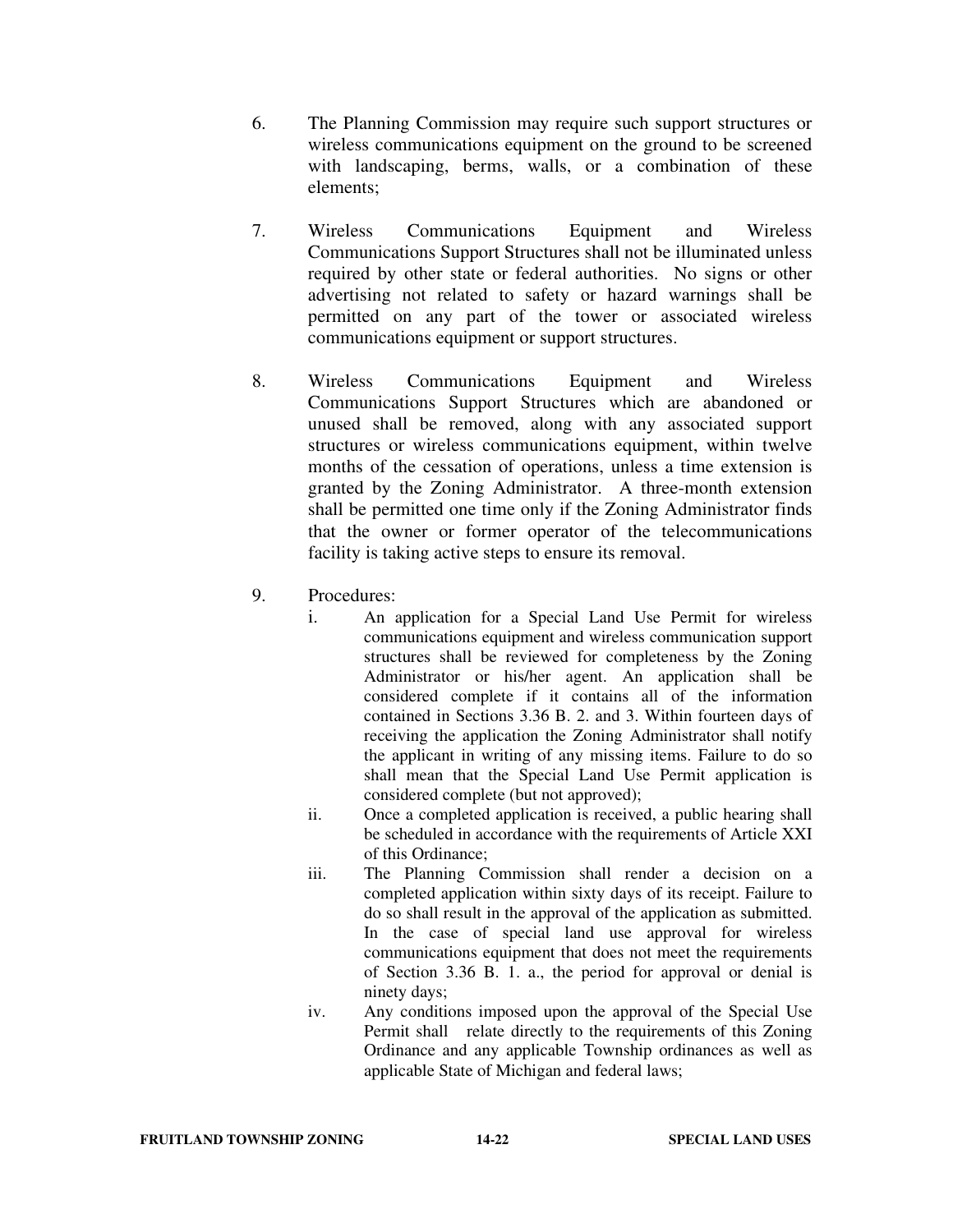- v. Application Requirements. In addition to application requirements as required by Article XIV, an application for wireless communications equipment and wireless communications support structures which require Special Land Use approval shall include all of the following information. The fee paid by the applicant shall not exceed the actual costs to process the application or one thousand dollars, whichever is less.
	- a. Proposed Use A complete written and graphic description of the proposed wireless communications equipment and wireless communications support structure. This shall include an illustration of the antenna and support structure to be installed and its design including cross section and elevation drawings and a diagram of how the tower/antenna will be anchored;
	- b. Location Justification Written materials which document the need for the proposed location;
	- c. Ownership Interest The nature and extent of the applicant's ownership or lease interest in the property, building or support structure upon which the telecommunications facility is proposed for placement;
	- d. Other Tower Locations A map depicting other locations of wireless communications support structures within three miles of the proposed site;
	- e. Collocations Documents that the applicant has investigated the potential of collocation with other wireless communication service providers or owners of wireless communications support structures located in Fruitland Township or neighboring communities and which may meet the coverage needs of the applicant. The documentation must include written evidence that the applicant has had direct communication and response regarding the potential for collocation with the owners/operators of such other wireless communications support structures. All applications for construction of a wireless communications support structure will be required to provide plans for future collocation with other owners/operators at a fair and reasonable rental rate;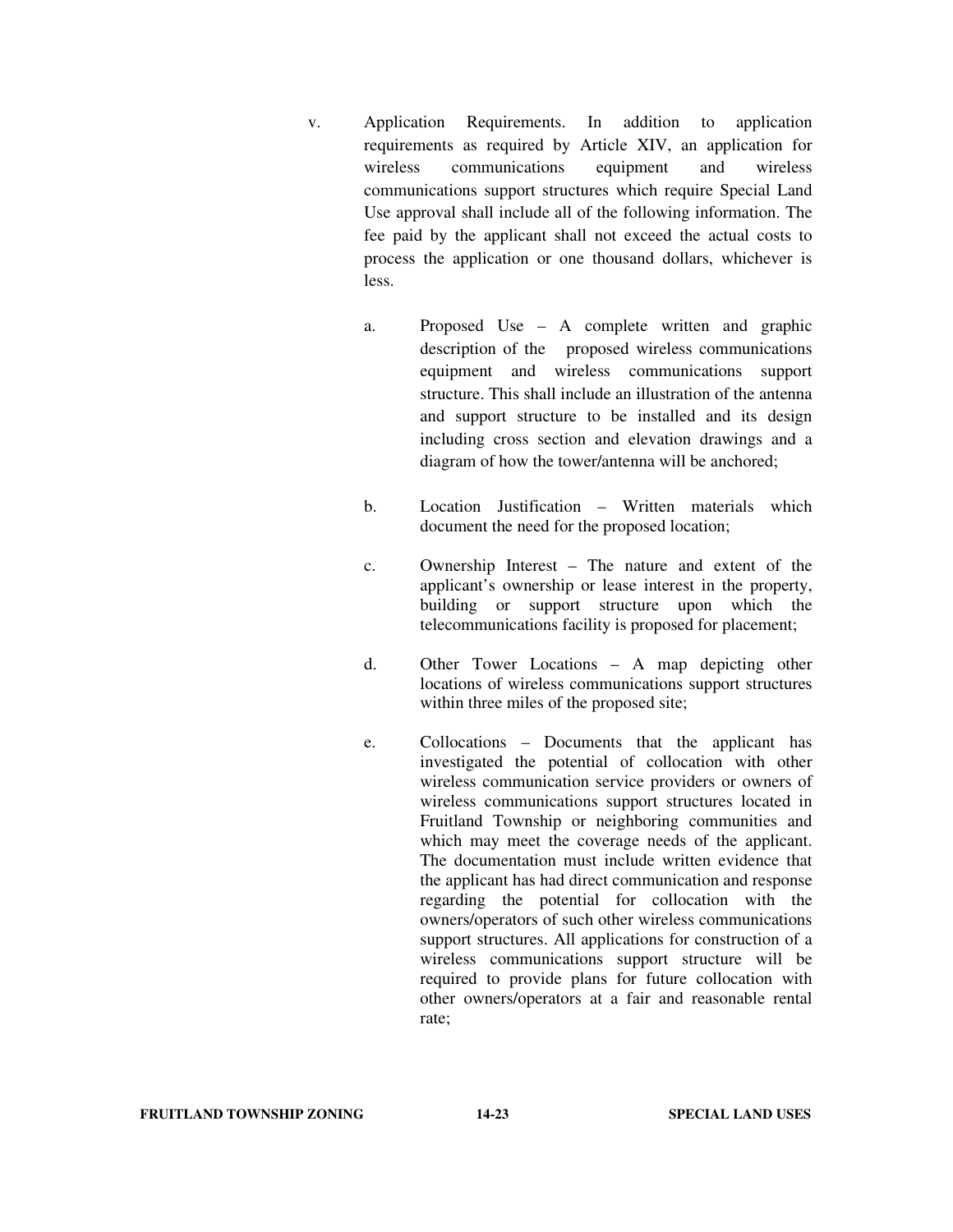- f. Engineering Certification and Plans A statement that the proposed wireless communications equipment and wireless communications support structure will be installed in accordance with the manufacturer's specifications and applicable Township codes. A set of drawings sealed by a professional engineer for the installation of the wireless communications equipment and wireless communications support structure shall also be provided;
- g. A description of the tower maintenance program;
- h. A decommissioning plan explaining the process to be undertaken by the applicant for tearing down the tower and removing all tower wireless communications equipment, materials and support structures and restoring the site so it can be used by a use permitted in that Zoning District; and
- i. Security measures including emergency contact personnel.
- vi. Site Plan Requirements. Eight copies of a site plan accurately drawn at a scale of not more than one-inch equals one- hundred feet. However, a larger scale may be accepted by the Planning Commission depending upon the size of the parcel. The plan shall be prepared and sealed by a professional engineer. The site plan shall contain at a minimum the information required by Section 3.36 C. and any information required by Article XV Site Plan Review of this Ordinance, or as may be required by the Planning Commission unless specifically waived by the Planning Commission;
- vii. Performance Standards. Wireless communications equipment and wireless communications support structures shall comply with all of the following requirements:
	- a. The tower and antenna shall comply with all applicable state construction and electrical codes and local building permit requirements as well as the manufacturer's installation requirements provided, they do not conflict with the state and local requirements;
	- b. All tower lighting required by the FAA shall be shielded to the extent possible to reduce glare and visibility from the ground. The tower shaft shall not be illuminated unless required by the FAA, and the minimum FAA lighting standards shall not be exceeded;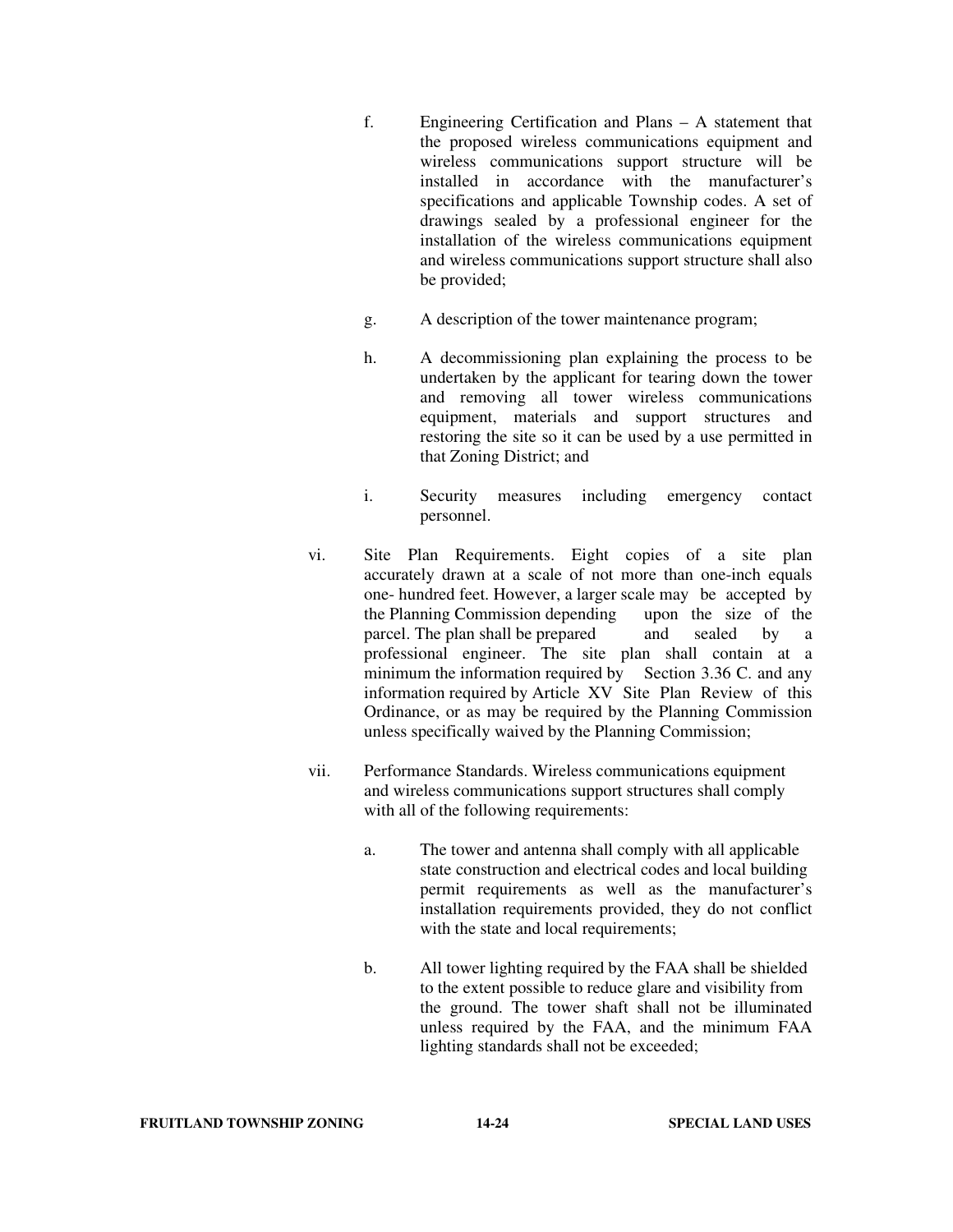- c. The applicant shall provide written documentation of compliance with the Michigan Airport Zoning Act (Public Act 23 of 1950) and the Michigan Tall Structures Act (Public Act 259 of 1959);
- d. The maximum height of a wireless communications support structure and any attached wireless communications equipment shall be two hundred feet. A structure greater than two hundred feet may be approved, if in the opinion of the Planning Commission, the applicant has sufficiently demonstrated that the proposed support structure and attached wireless communications equipment in excess of two hundred feet will be safe and also reduce the total number of potential similar support structures within Fruitland Township and the surrounding areas;
- e. The antenna or tower shall be permanently secured to a stable foundation;
- f. No part of the antenna or tower shall conduct or display any advertising, message or other graphic representation;
- g. All antennas and towers must be grounded to protect against damage from lightning;
- h. All towers shall be located so that they do not interfere with any reception in nearby residential areas. In the event a communication tower causes interference, the wireless telecommunications company shall take all steps necessary to correct and eliminate such interference; and
- i. The use of guy wires is prohibited. Only monopole towers are allowed.
- iii. Approval Standards. In order to approve the application, the Planning Commission shall find that:
	- a. The proposed use and support structure meet the Special Land Use General Standards of Section 14.03;
	- b. The proposed use and support structure meet requirements of this Section 14.03 EE.;
	- c. Approval of the project will fill a significant gap in the service coverage of the applicant; and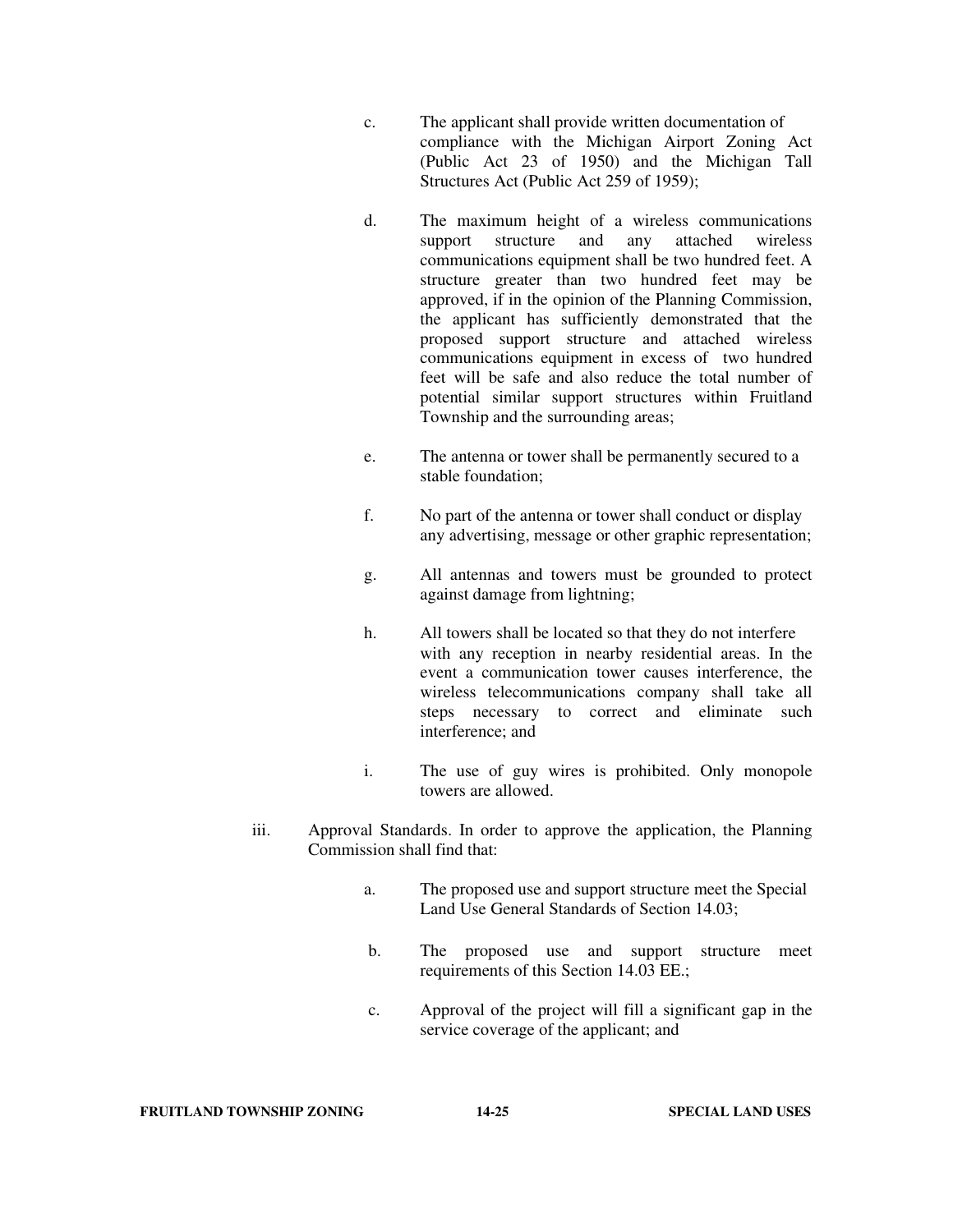- d.That alternate sites or telecommunications facilities for the wireless communications equipment and wireless communications support structure are not available or feasible.
- iv. Conditions of Approval. Any conditions imposed on an approval must relate directly to this Ordinance, other applicable Township ordinances and codes and applicable State and federal laws; and
- v. Noncompliance with Section 14.03 EE. Requirements. If the Planning Commission determines to deny an application for Special Land Use Permit approval because the proposed project does not meet one or more of the requirements contained in Section 14.03 EE. or any of the special land use or site plan standards found elsewhere in this Ordinance the Planning Commission shall nevertheless approve the proposed project if no other alternative telecommunications facility sites or are available or feasible and at least one of the following applies:
	- a. A denial would prohibit (or have the effect of prohibiting) the providing of personal wireless service to the area in question;
	- b. There is not substantial evidence on the record justifying a denial; or
	- c. A significant gap in the existing service coverage exists in the area and the proposed project would close that gap.

Pursuant to any such approval by the Planning Commission, the wireless communication support structure and wireless communications equipment shall still comply with all of the requirements of Section 14.03 EE. and other applicable provisions of this Ordinance except to the extent that the applicant demonstrates that compliance with a particular requirement or regulation would (a) prohibit or have the effect of prohibiting the providing of personal wireless services to the area, or (b) prohibit the applicant from closing a significant gap in existing service coverage to the area involved.

- FF. Utility and public service buildings, without storage yards, but not including essential public services such as poles, wires, and underground utility systems.
	- 1. Any such buildings shall be generally compatible, with respect to material and color, with the surrounding neighborhood.
	- 2. Any such building shall comply with the yard setback requirements of the District in which it is located.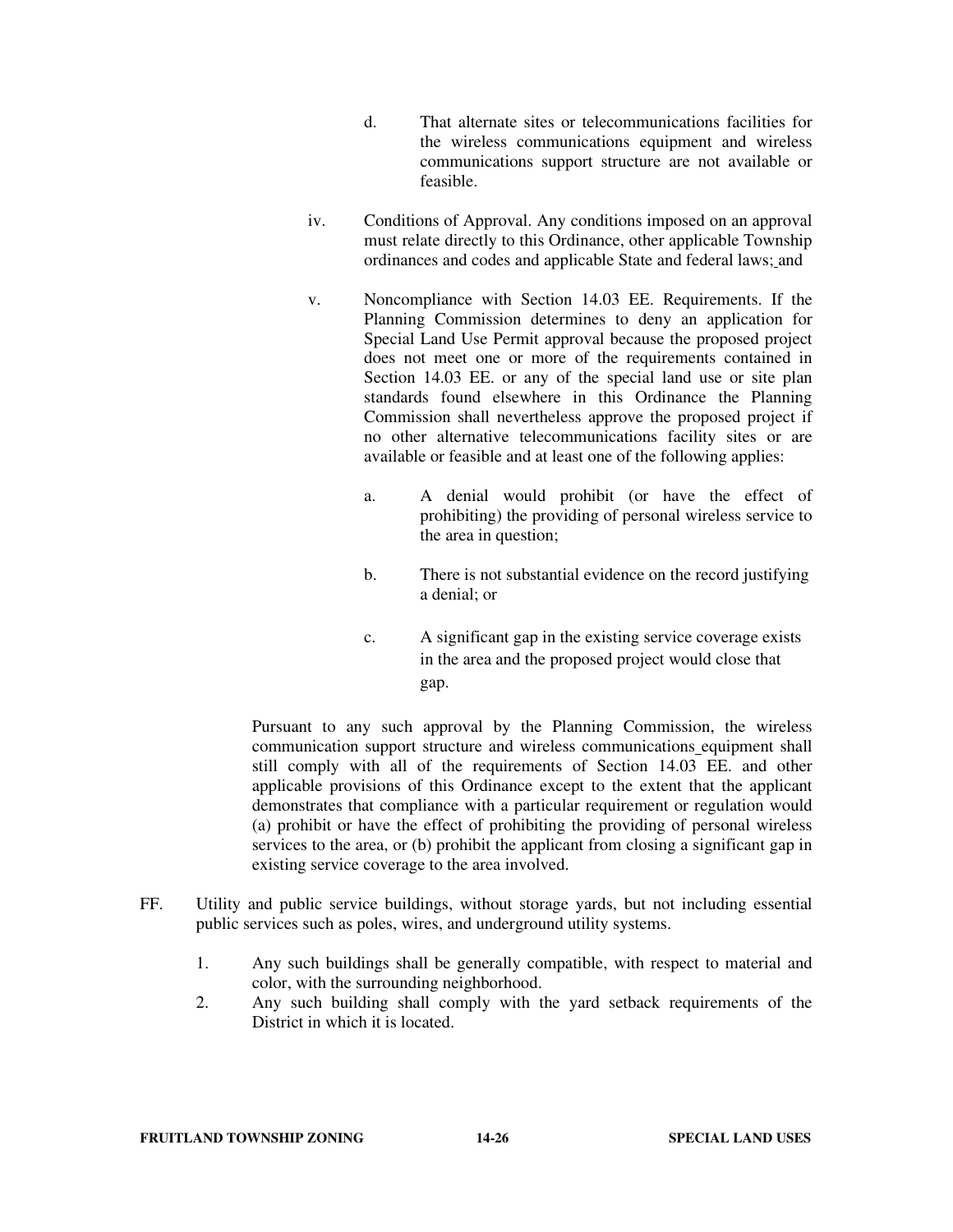- GG. Vehicle service stations, excluding body shops.
	- 1. Minimum lot area shall be one (1) acre.
	- 2. Minimum lot width shall be one hundred and fifty (150) feet.
	- 3. All buildings, structures, and equipment shall be located not less than fifty (50) feet from any side or rear lot line abutting a Residential District.
	- 4. No more than one (1) curb opening shall be permitted for every seventy-five (75) feet of frontage (or major fraction thereof) along any street, with a maximum of one (1) per street when located on corner lot, and one (1) for any other street.
	- 5. No drive or curb opening shall be located nearer than seventy-five (75) feet to any intersection nor more than twenty-five (25) feet to any adjacent Residential District property line. No drive shall be located nearer than fifty (50) feet, as measured along the property line, to any other driveway. A driveway shall not be permitted where, in the opinion of the Planning Commission, it may produce a safety hazard to adjacent pedestrian or vehicular traffic.
	- 6. A raised curb of six (6) inches in height shall be constructed along the perimeter of all paved and landscaped area.
	- 7. The entire lot, excluding the area occupied by a building, shall be hard-surfaced with a concrete or bituminous surface. All areas not paved or occupied by buildings or structures shall be landscaped.
	- 8. All lubrication equipment, hydraulic hoists, and pits shall be enclosed entirely within a building. All gasoline pumps shall be located not less than fifty (50) feet from any lot line, and shall be arranged so that motor vehicles shall not be supplied with gasoline or serviced while parked upon or over-hanging any public sidewalk, street or right-of-way.
	- 9. When adjoining residentially zoned property, parking and storage areas shall be fenced and screened from the view of any abutting Residential District or use by a decorative fence or wall, or a landscaped equivalent.
	- 10. All outside storage areas for trash, used tires, auto parts and similar items shall be enclosed by a six (6) foot sight-obscuring wall or fence. No such outside storage area shall exceed an area of two hundred (200) square feet. Outside parking of disabled, wrecked, or partially dismantled vehicles (not to exceed a maximum of five (5) such vehicles) shall not be permitted for a period exceeding ten (10) days.
	- 11. The rental of trucks, trailers, and any other vehicles on the premises is expressly prohibited without specific approval by the Planning Commission. If such use is permitted, proper screening, landscaping, and additional parking area shall be provided in accordance with the requirements set forth by the Planning Commission.
	- 12. The lot shall be located such that it is at least three hundred (300) feet from an entrance or exit to any property on which is situated a public library, public or private school, playground, play field, park, church or hospital.
	- 13. All exterior lighting, including signs, shall be erected and hooded so as to shield the glare of such lights from view by adjacent property.
	- 14. On a corner lot, both street frontage sides shall be subject to all the applicable front yard provisions of this Ordinance.
	- 15. Where applicable, vehicle queuing space shall be provided in front of each service bay for at least two (2) vehicles.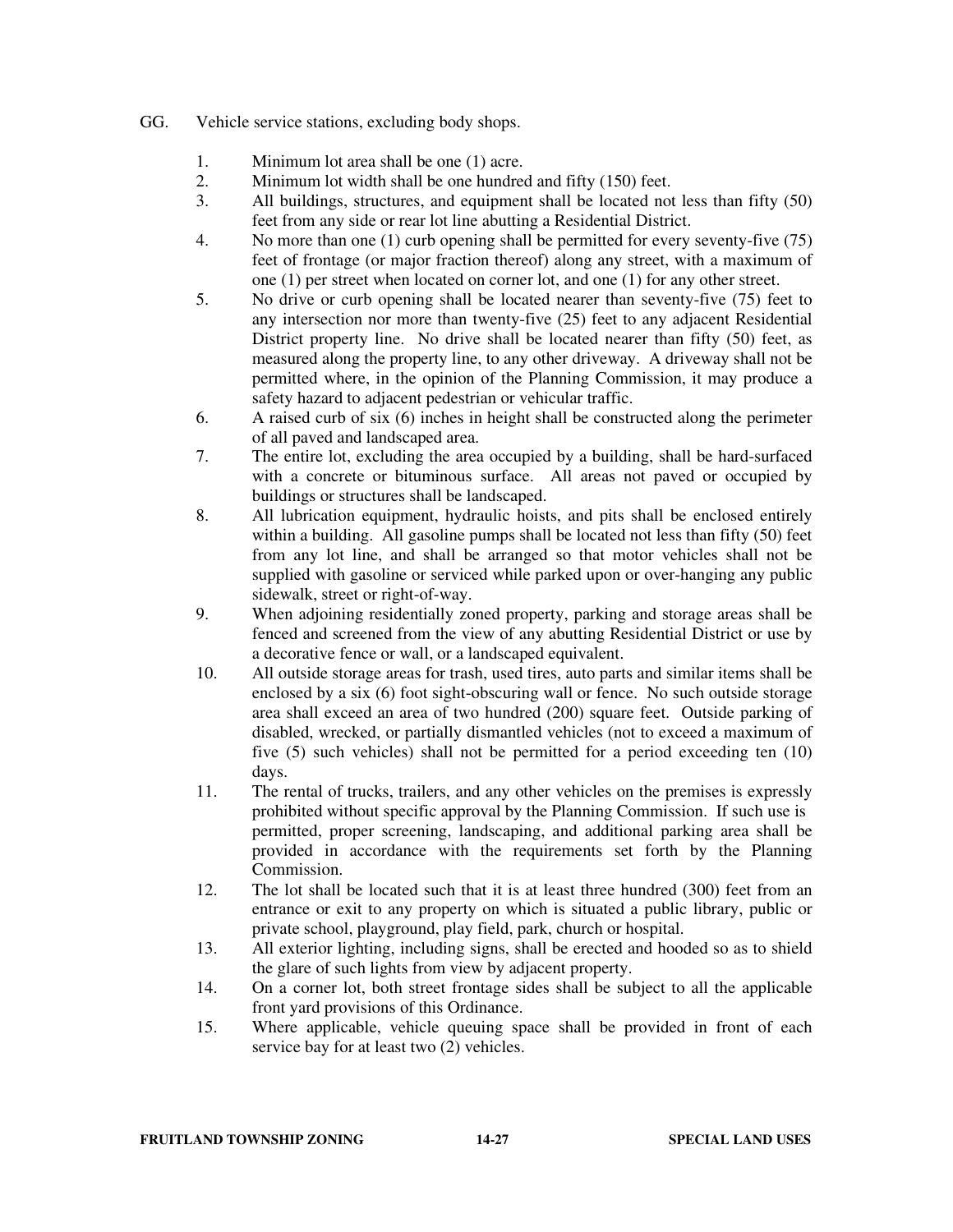- HH. Vehicle wash establishments, either self-serve or automatic.
	- 1. All washing activities must be carried on within a building.
	- 2. Vacuuming activities may not be conducted in the front yard setback area.
	- 3. Sufficient space shall be provided to accommodate all vehicles queuing on the property, so no vehicles are required to wait on an adjoining street to enter the site.
- II. Veterinary hospitals and animal clinics.

Buildings wherein animals are kept, dog runs, and/or exercise areas shall not be located nearer than one hundred (100) feet to any adjacent occupied dwelling or any adjacent building used by the public, and shall not be located in any required front, rear or side yard setback area.

- JJ. Wind Energy System (WES)
	- 1. All requirements for a site plan contained in Article 15.
	- 2. Dimensions of the area purchased or leased which is to contain the WES.
	- 3. Location and height of all existing and proposed buildings, structures, electrical lines, towers, guy wires, guy wire anchors, security fencing, and any other above ground structures proposed or existing for the parcel or parcels containing the WES.
	- 4. Specific distances from the WES structures to all other buildings, structures, and above ground utilities on the parcel or parcels upon which the WES is proposed to be located.
	- 5. Location of all existing and proposed overhead and underground electrical transmission or distribution lines, located on the lot or parcel(s) upon which the WES or is proposed to be located, as well as within 300 feet of the boundaries of the parcel(s).
	- 6. Locations and height of all buildings and structures within 300 feet of the exterior boundaries of the lot or parcel where the WES is proposed to be located.
	- 7. Height elevations of all WES buildings and structures and the elevations of all existing and proposed structures within 300 feet of the parcel(s) upon which the WES is proposed to be located.
	- 8. Land uses within 300 feet of the parcel.
	- 9. Access drives to the WES including dimensions and composition, with a narrative describing proposed maintenance of the drives.<br>10. All lighting proposed for the site, including diagrams of l
	- All lighting proposed for the site, including diagrams of lighting fixtures proposed if requested by the Planning Commission.
	- 11. Security measures proposed to prevent unauthorized trespass and access.
	- 12. Standard drawings of the structural components of the WES, including structures, towers, bases, and footings. A registered engineer with the appropriate experience shall certify drawings and any necessary calculations that show that the system complies with all applicable local, state, and federal building, structural and electrical codes.
	- 13. The height of a WES for which a Special Land Use Permit is required shall be determined by compliance with the Federal Aviation Association requirements; however, lighting is prohibited according to township requirements.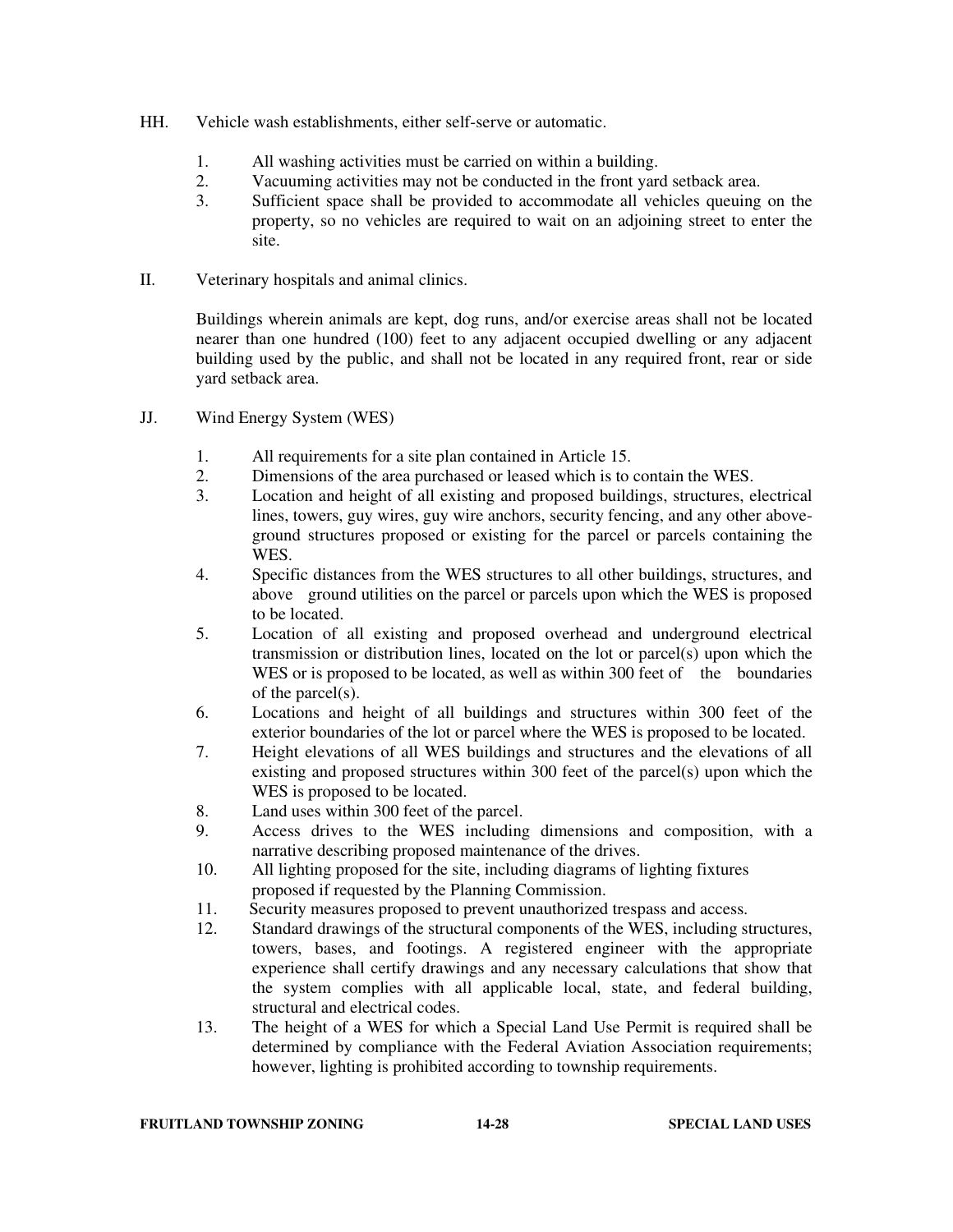- 14. A planning commission approved decommissioning plan indicating 1) the anticipated life of the project, 2) the estimated decommissioning costs net of salvage value in current dollars, 3) the method of ensuring the funds will be available for decommissioning and restoration, and 4) the anticipated manner in which the project will be decommissioned and the site restored.
- KK. Ponds exceeding one (1) acre of surface area.
	- 1. All requirements of Article III, General Provisions, Section 3.17 Excavations, holes or ponds must be met in addition to the requirements of this section.
	- 2. A pond or ponds totaling more than one (1) acre must be located on a parcel of a minimum of ten (10) acres and the surface area of said pond must not exceed 20% of the parcel size.
	- 3. State approval shall be required prior to the construction of any pond over five (5) acres in size.
	- 4. The regulations herein also pertain to a retention/detention pond for a site.
	- 5. An engineered assessment of the site indicating how the surface waters of the pond will be obtained, ex: ground water, precipitation water, well supplied water or a combination of these and estimation of evaporation rates from the pond.
	- 6. A detailed topographical survey of the site with 1-foot contour intervals detailed enough to indicate both drainage and emergency drainage patterns.
- LL. Historic Resorts
	- 1. Purpose. The purpose of this section is to recognize existing resorts which have contributed to the historic character of Fruitland Township and to provide an opportunity for these resorts to remain viable by allowing such uses to upgrade and redevelop their facilities in order to provide contemporary resort amenities in accordance with current Township goals and requirements. Specifically, the objectives of this section are:
		- a. To allow existing resorts which are non-conforming to be able to redevelop and modernize their facilities by seeking a Special Use Permit without changing the historical aesthetic character of the resort.
		- b. To allow existing resorts to be re-developed with a mix of uses, structures, buildings and housing types typical of a resort community in a manner which preserves the residential character of existing and planned residences on nearby properties and consistent with the Township's zoning ordinances.
		- c. To preserve and protect the shoreline of resort property abutting White Lake.
		- d. To preserve the natural features of the site as much as is practicable while allowing for alterations and improvements to the resort without increasing the historical footprint of the resort.;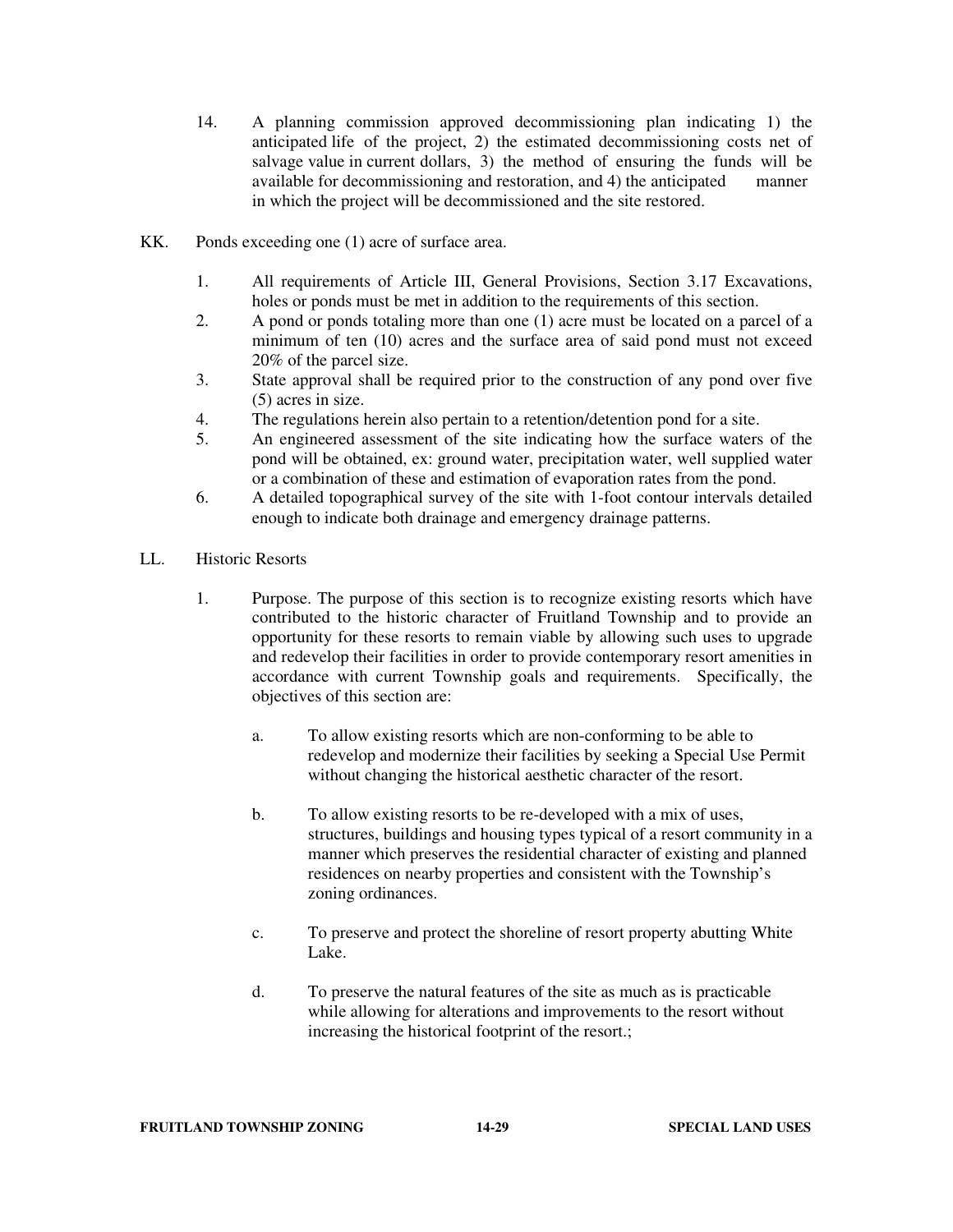- e. To permit an appropriate number, type, design and location of lodging facilities which will avoid overcrowding of the land, achieve compatibility with nearby land uses and allow for continuation of the resort as a viable business
- 2. Applicability. The provisions of this Section 14.04LL shall only be applicable to Parcel Numbers 61-06-245-005-0001-00 which is the only historical resorts located within the Inland Lakes Zoning District in existence and operating as of the effective date of this Ordinance amendment July 5, 2016. Only historic resorts located in the Inland Lakes Zoning District that were in existence and operating as of the effective date of this Ordinance amendment may be issued a special land use permit in accordance with the procedures and requirements of this Section.
- 3. Historical Resort Permitted uses Subject to Planning Commission Site Plan Review
	- a. Single family detached dwelling units including cabins, cottages, and ranch houses.
	- b. Two family attached dwelling units (duplexes).
	- c. Multi-family buildings with more than one dwelling unit per building.
	- d. A lodge building offering individual rooms for rent with a lobby, gathering room and a restaurant for use by resort guests and which may also be open to the general public.
	- e. Motel type building with individual housekeeping units.
	- f. Recreational facilities and activities typically provided by a resort including but not limited to: tennis courts, ball fields, bike and walking paths, playground, community buildings, swimming pool, campfire area, beach and water activities, shuffle board, mini-golf and similar recreational facilities but excluding camping and recreational vehicle use.
	- g. Outdoor dining areas.
	- h. Multi-purpose buildings which are designed for non-residential use such as conferences, assemblies, meeting rooms, and gatherings of a similar nature.
	- i. Gift shop.
	- j. Accessory uses structures and buildings which are customarily associated with allowed uses.
- 4. Historical Resort Permitted uses Subject to Approval by the Township Board following recommendation by the Planning Commission. The following uses may be allowed but only when specifically authorized by the Township Board provided such uses are determined to be compatible with nearby residential land uses and as recommended by the Planning Commission. In allowing such uses the Board may attach conditions to ensure such activities do not have an adverse effect on nearby lands and residents and are consistent with the historical use.
	- a. Wedding receptions, graduation parties, family reunions, and other similar outdoor gatherings and uses not exceeding 150 persons which are typically associated with a resort.

#### **FRUITLAND TOWNSHIP ZONING 14-30 SPECIAL LAND USES** b. Boat docks and slips, either temporary or permanent.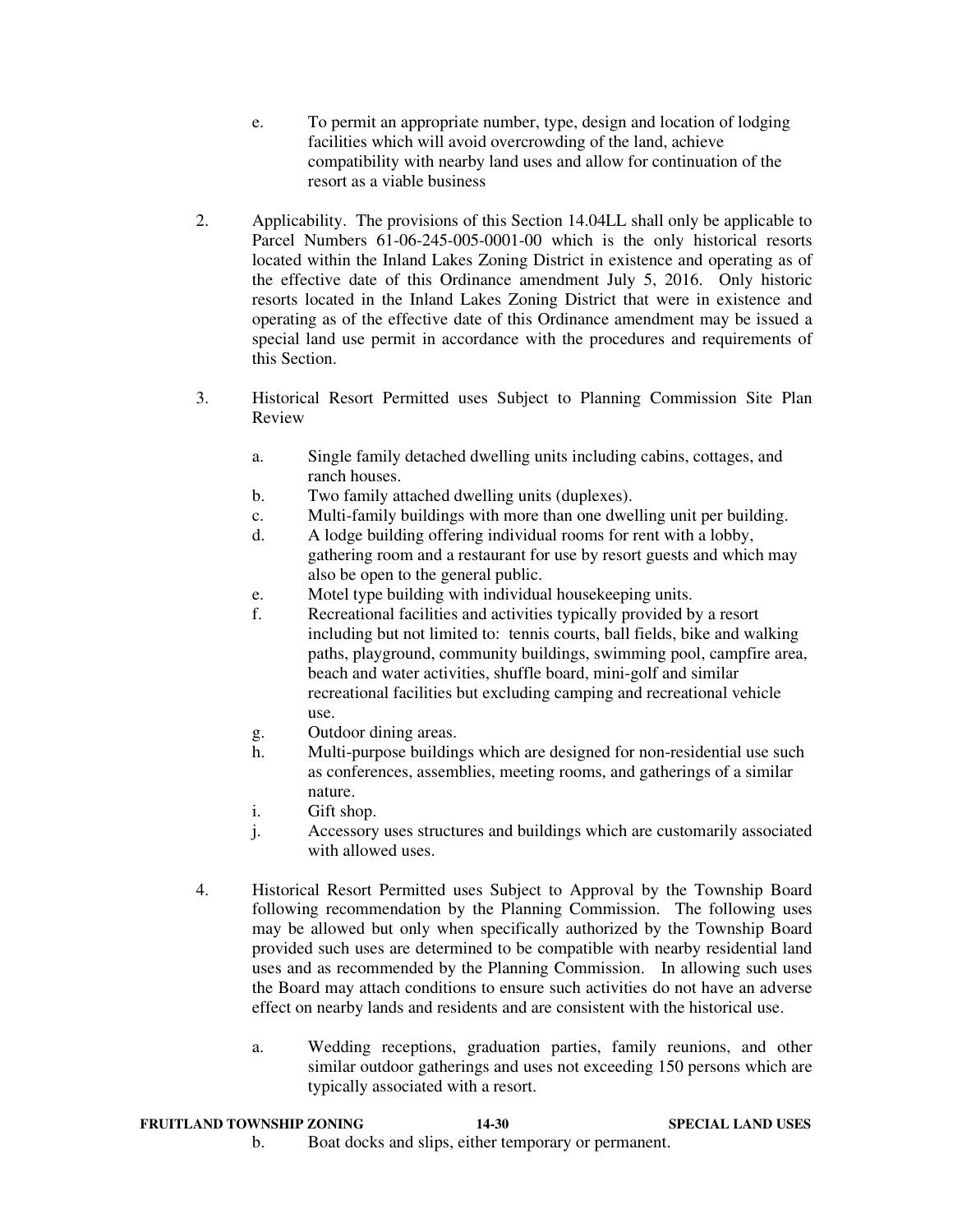- c. Outdoor music.
- d. Other uses which are determined by the Township Board to be similar to those listed above which are typical to a resort operation.
- e. Any wedding reception, graduation party, family reunion, and other similar outdoor gatherings and uses that exceeds 150 persons which are typically associated with a resort must seek specific Township Board approval.
- 5. Procedures for Special Land Use permit for historic resorts.
	- a. No resort will be deemed to be in compliance with this ordinance without have first sought an application for and obtained a special land use permit complying with the submittal requirements of Section 14.02 of this Ordinance which shall include a site plan illustrating all existing site conditions and proposed improvements and other requirements of Article XV Site Plan Review, Section 15.03 Site Plan Review Requirements. In addition, the applicant shall provide the following information:
		- i. Number and type of dwelling units existing and proposed;
		- ii. Outdoor recreation facilities currently offered and any proposed;
		- iii. Boat docks and slips existing and proposed;
		- iv. Number and location of existing and proposed parking spaces;
		- v. List of uses, services, events and activities currently offered and proposed other than those listed above.
	- b. In approving a special land use application, the Board may impose conditions in accordance with Section 14.03.B herein. Such conditions may include but are not limited to regulating the days and hours of outside events and activities, requiring additional landscaping and setbacks above what is required by this Ordinance and correcting existing situations on the property which are having an adverse impact on nearby properties such as drainage, noise from outside activities, exterior lighting and parking of vehicles. Further the Board may attach conditions to ensure such events and uses do not have an adverse effect on nearby lands and residents and are consistent with historical uses made by the resort.
	- c. Any changes proposed to a site plan approved as part of a special land use under this section shall comply with the provisions of Article XV, Site Plan Review, Section 15.06 Changes in the Approved Site Plan.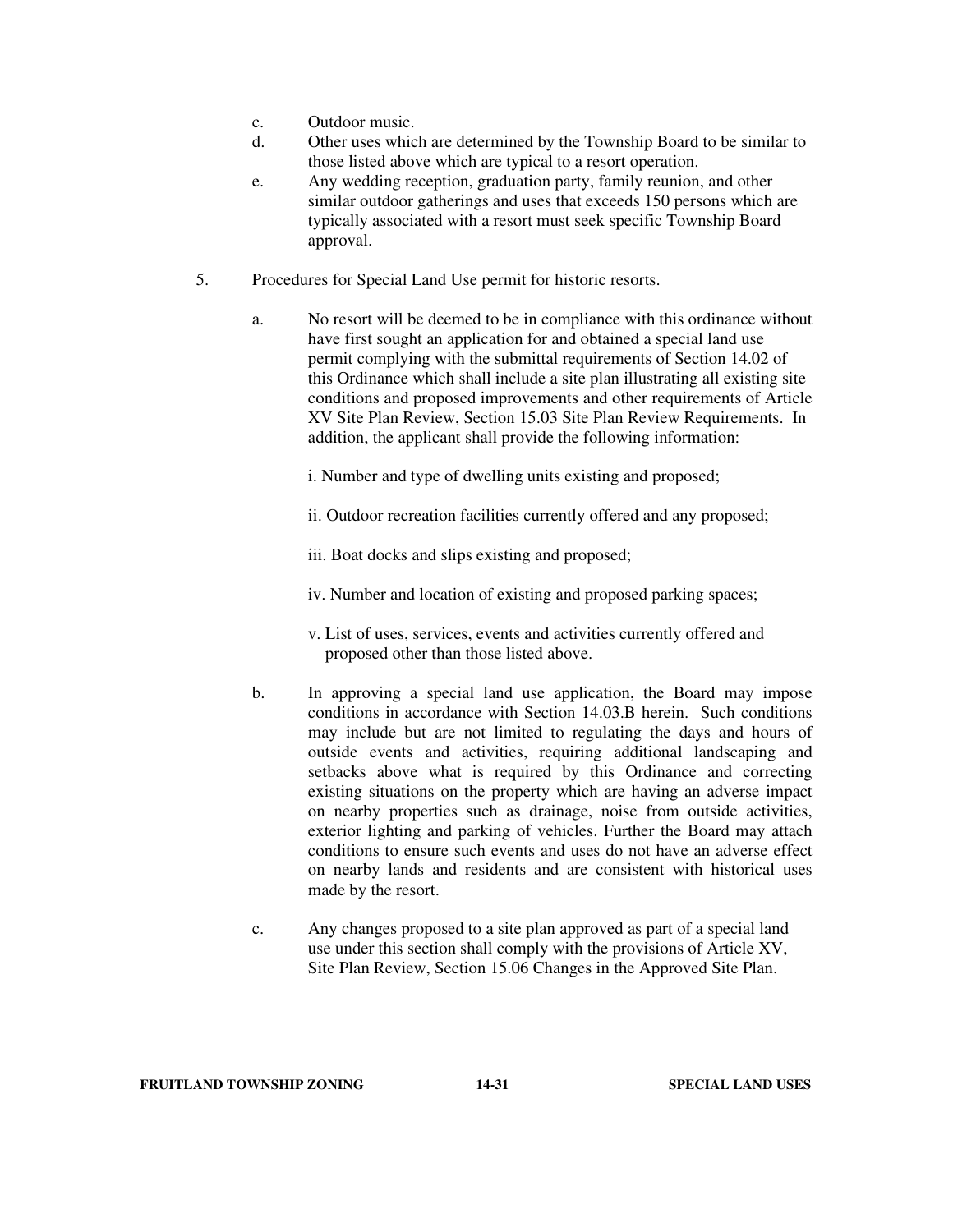- d. In the event an Historical Resort has been issued a Special Land Use permit in accordance with this section and seeks to make its facilities available for wedding receptions, graduation parties, family reunions, outdoor music events and like outdoor gatherings and uses determined by the Board to be similar to those set forth above and typical of a resort of like size, the resort shall submit annually, or semiannually, its calendar of such events to the Board for consideration and approval on such forms as approved by the Board from time to time and shall pay such permit fees as may be established by the Board from time to time. In approving such events and uses the Board may attach conditions to ensure such events and uses do not have an adverse effect on nearby lands and residents and are consistent with historical uses made by the resort.
- 6. Procedures for Special Land Use permit for historic resorts.

 Any person owning or operating land for which a Special Land Use has been approved shall notify the Zoning Administrator of any proposed amendment to the approved Special Land Use or any conditions attached to the approval of the Special Land Use and site plan. Any proposed change to the conditions that were attached to the approval of the Special Land Use or any proposed change to the Special Land Use itself shall be reviewed by the Planning Commission, which shall determine if the proposed changes constitute a major or minor change.

 A major change is defined as a change in the conditions of approval or the Special Land Use which would substantially alter the intensity of the use of the property so as to call into question compliance with the Special Land Use approval standards of Section 14.03.A herein.

 Examples of a major change may include but are not limited to a substantial increase in the hours of operation, an expansion of the land area devoted to outdoor activity, an increase in the intensity of the use which would increase traffic or a change in the conditions of approval which may result in an adverse impact on nearby residents or property.

 In addition, a major change would also include expanding the land area that was approved for the existing Special Land Use and expanding the building containing the use if such expansion would increase the intensity of the use.

 Any major change shall be considered in the same manner as set forth in Section 14.02 of this Ordinance which would require a public hearing. A minor change requested for a Special Land Use may be approved by the Planning Commission without a public hearing.

 If the requested changes apply only to a component of an approved site plan which is part of an approved Special Use the requirements of Article XV, Site Plan Review, Section 15.06 Changes in the Approved Site Plan shall apply.